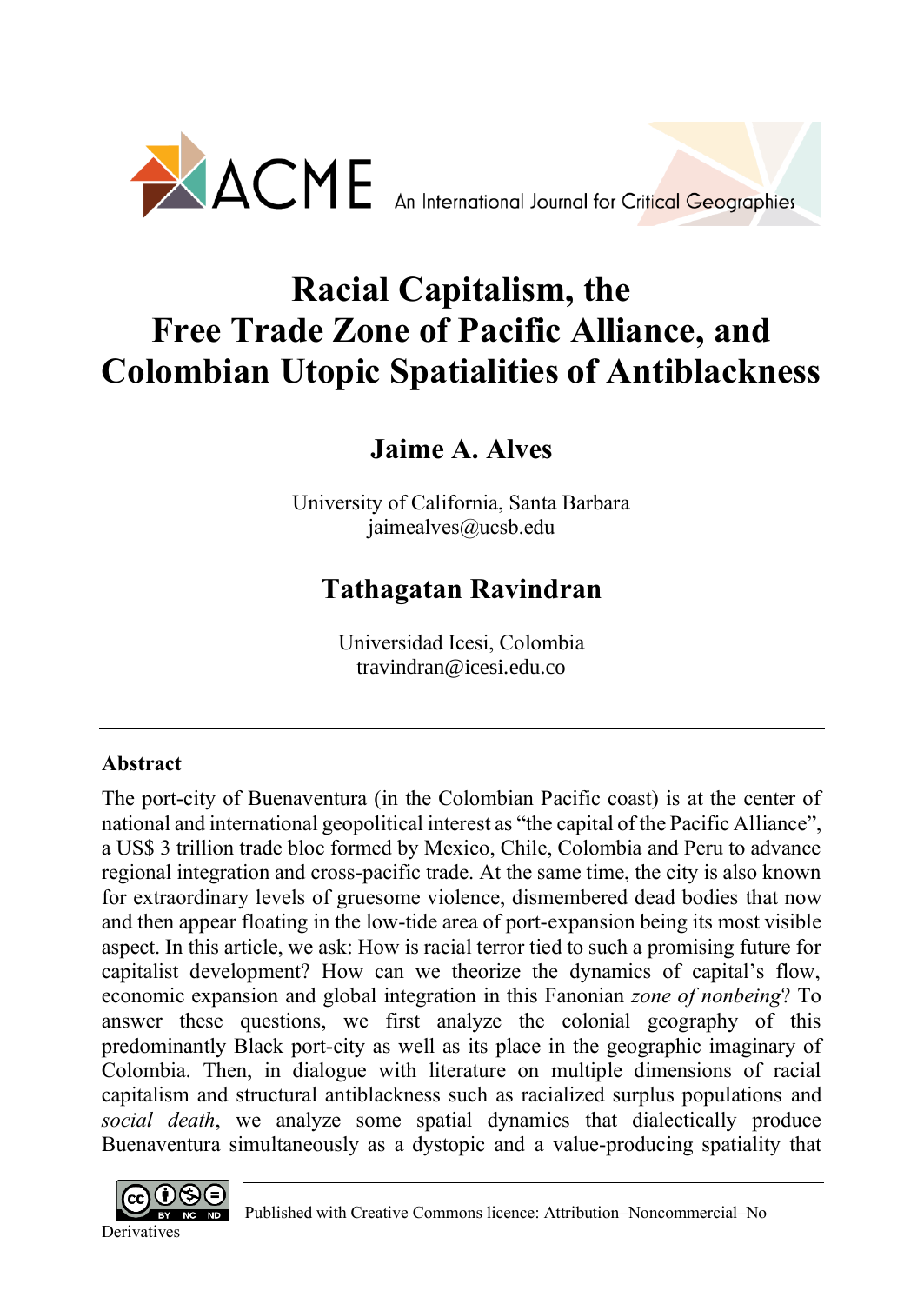repositions Colombia in the global economy. Finally, borrowing from Rhonda Williams' analysis of racialized dispossession as "accumulation-as-evisceration," we provide some reflection on the racially-driven eviscerating politics of capitalmaking in this port-city as it relates to current global geopolitics as well as to *lasting* antiblack injustices in Colombia and beyond.

## **Keywords**

antiblackness; racial capitalism; necro(bio)politics; accumulation as evisceration, surplus existence

## **Introduction**

Seen from the bay where modern transoceanic ships touch its shore, the Colombian port city of Buenaventura is capital's paradise. Modernized port engines unload containers of manufactured goods from motorcycles and computers to cars and fertilizers from the US, Europe and Asia in a frantic pace while piles of sugar and coffee beans wait to be taken away in the next available vessel towards Asia. A skyscraper hotel facing the waters houses the high-profile foreign port personnel who, during the evening, may relish a meal in one of the few posh restaurants with Pacific cuisine in the recently redeveloped sidewalks by the shore. This dream world overlaps with an acute and *lasting* antiblack zone of social abandonment that contrasts sharply with lavish spaces of wealth in the ascendant city. While kids play barefoot in the putrefied waters where the shacks are built, beggars desperately search for food in the trashcans by the fancy hotel where some locals work as janitors and maids. Ill-planned two-story buildings, leaking corroded pipes, and potholed and unpaved streets add to an atmosphere of fear and anxiety triggered by the appearance, now and then, of dismembered dead bodies floating in the waters. Body parts disposed in the sea and brought by the shorelines seem to integrate the two distinct and yet mutually dependent geographies. In all possible senses, Buenaventura encapsulates the overlapping extremes that characterize global racial capitalism.

The city is at the center of national geostrategic interests due to its privileged position by the Pacific Ocean. It is the main gateway for Colombian goods into the world economy. Indeed, the port of Buenaventura is the nation's leading port, handling 71% of shipments in the Pacific region and 30% of the nation's imports. In 2017 alone, it handled one million containers (22 million tons) and positioned itself as one of the ten largest ports of Latin America (El País, 2018). The ambition of the Colombian political and economic elite is to turn Buenaventura into the "Capital of the Pacific Alliance", a trade bloc that seeks to advance regional and cross-pacific integration into the Asian market (Dinero, 2013). With a combined GDP of US\$3 trillion and an internal market of 225 million inhabitants, the bloc formed by Mexico, Chile, Colombia and Peru is the world`s eighth largest economy (Alianza Pacifico, 2018).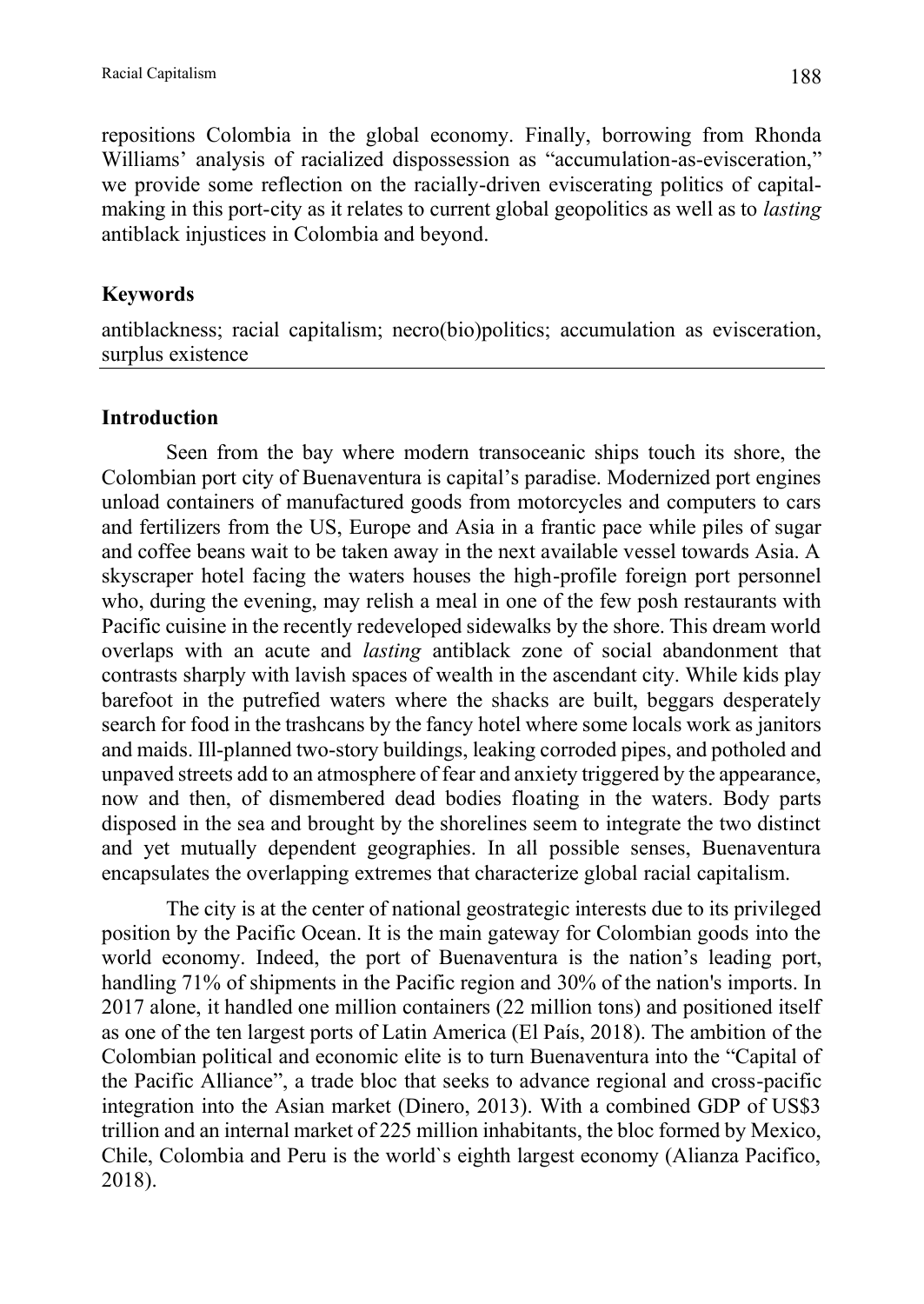Back in 2014, hoping that this geopolitical move would radically change his country´s position in the global economy, then Colombian President Juan Manuel Santos enthusiastically welcomed the summit in the colonial city of Cartagena de Indias, arguing that now "the history of the Pacific is split into two, a region for so long forgotten, an ocean to which we have for centuries turned our back (Cancillería, 2014)." He also promised that the new trade bloc would improve the quality of life and create more job opportunities. To prepare the port-city for the nearing bright future, Santos announced a plan for logistic infrastructure that comprises expanding the highway and the railroad linking the sugar-producing region of Valle del Cauca to the port; dredging the channel to accommodate larger container ships; redeveloping the terminals; and improving the city's poorly equipped infrastructure. In an interview with a regional newspaper on the summit, the president was optimistic: "the engine of development and well-being of Latin America is ignited (El País, 2014)."

At the same time that Buenaventura is at the center of national and international geopolitical interests to expand a scrambling global economy, the city has long been a dystopic geography of racial dispossession and racial violence. It could be regarded, in Fanon's terms, as a colonized "zone of nonbeing" (1967: 8) that leaves no doubt about the places Black people occupy in this to-be paradise of capitalism. As one of the main urban centers in the Pacific coast, it is a city of hope for the internally displaced population caught in the crossfires of a bloody dispute (involving paramilitaries, drug-traffickers, guerrillas and the state) to maintain control over highly profitable international routes for narcotrafficking and to seize Black territories with strategic mineral resources (Figueroa-Carceres-Correa, 2015; Arboleda, 2016). And yet, this is also a geography of despair. The recurring event of patients dying in ambulance while taking the two-hour trip to the hospital in the metropolitan city of Cali and the gruesome "chopping houses" where the bodies of victims are taken to be cut into pieces and disposed in the waters of the low-tide and land-grabbing area of port-expansion are perhaps the most extreme manifestations of an acute and lasting zone of social abandonment (e.g., Nicholls and Sanchez-Garzoli, 2011; CNMH, 2015). How do such forms of urban precarity create conditions for the making of Buenaventura as a value-producing geography of capitalist accumulation? Situating these racial nightmares within this capitalist dream is the core of this article.

In this piece, we unveil how Black social death is central to this promising future. We consider some spatial dynamics that dialectically produce Buenaventura as a dystopic and value-producing spatiality for repositioning Colombia in the global economy. Informed by Cedric Robinson (2000)'s notion of racial capitalism, as well as dialoging with recent interventions on racial surplus populations (e.g., Singh, 2016; Stuart, 2011; Gilmore, 2007), we map out the dynamics of a racially-driven eviscerating politics of capital in Colombia as it relates to global geopolitics. Our consideration of these dynamics, however, is not inattentive of the ways political and libidinal economies come together in socially and ontologically positioning the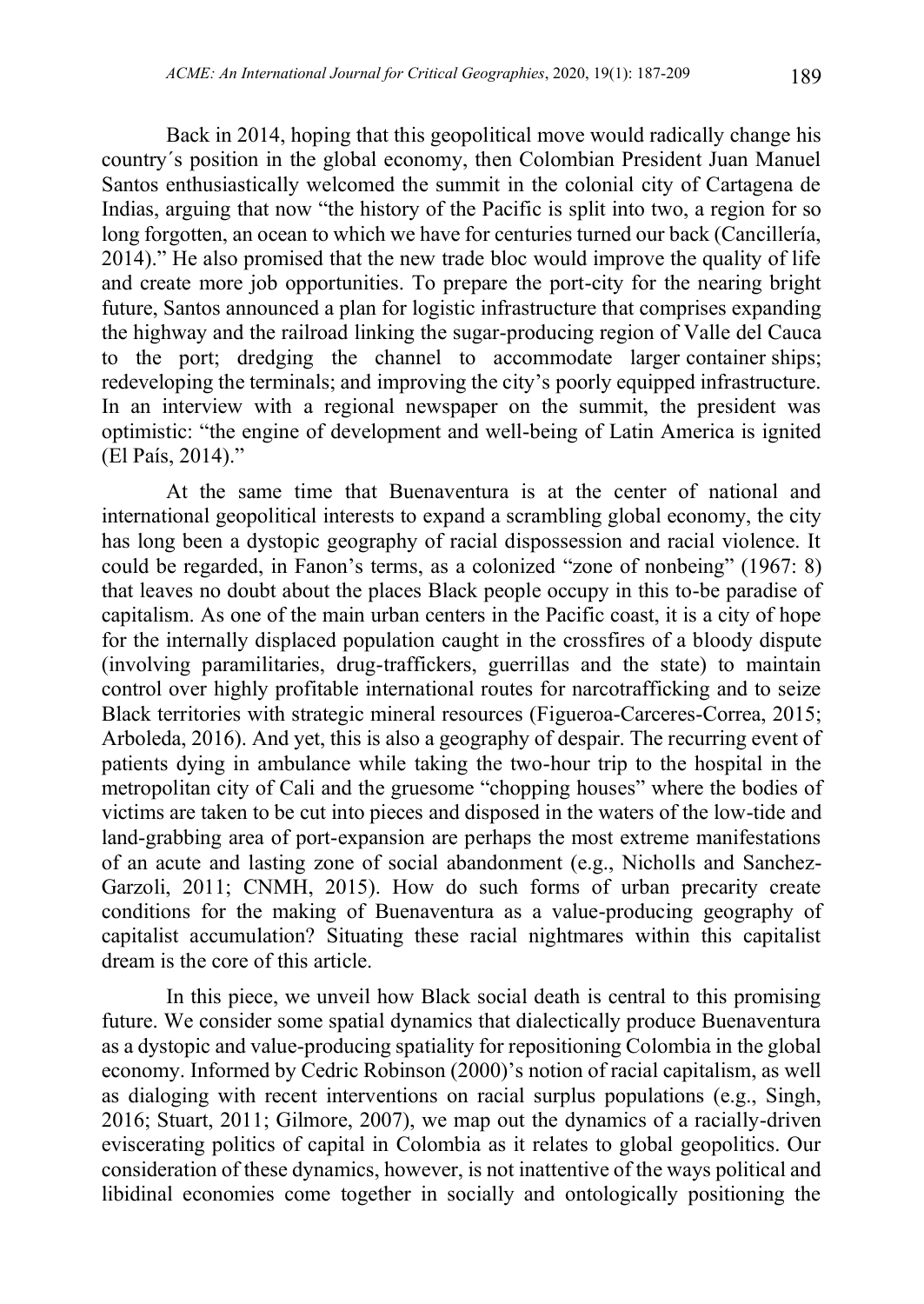Black subject within the world of production and within the realm of humanity (Jung, 2019; Wilderson, 2010; Hartman, 2016; Vargas, 2017). In this article, we bridge these analytically distinct and yet convergent perspectives by showing how the process of capital accumulation in Buenaventura is inextricably linked to the original violence of slavery and contemporary Black social death. The ontological status of Black life as *expendable life* authorizes deracination, hyper-exploitation and physical elimination. It is within this backdrop that we analyze four interrelated and interlocking dynamics that enable capital accumulation in the city: (i) historical depiction of Black territories as "empty land" and Black people as infra-humans; ii) displacement and deracination of Black people from their land as a strategy of reordering the seized territory for capital accumulation (iii) state production and management of social death by selectively investing in the port economy and abandoning city's infrastructure and public services; iv) controlling Black means of subsistence though the further precarization of their labor and the criminalization of Black urban life. The article is based on a two-pronged approach: a content analysis of textual sources (newspapers and official reports on the Colombian economy and on human rights abuses) and unstructured interviews with local residents during intermittent visits from 2014 to 2018. We also build on our ongoing participation in a long-term research cluster analyzing racism and Black protest in the Pacific region of Colombia, as well as participation in public events analyzing the outcomes of the civic strike organized by Black activists in 2017.

# **Colonial geography**

Although a more fulsome discussion of its colonial history is beyond the scope of this article, it is worth briefly highlighting the place Buenaventura occupies in the Colombian racial imaginary, and how it relates to the city's current racial condition. Over time, the depiction of the Pacific coastal region where Buenaventura is located shifted from "empty" and "uncivilized" land populated by runaway Black slaves and "savage" Indians to an "ecological sanctuary" housing some of the world's richest biodiversity and then to a region of national interest for developmental projects. Aurora Vergara Figueroa (2017) argues that this dual depiction of the Pacific region as a national asset and as a backward "empty land" serves the political purpose of deracinating Black and Indigenous people from these territories, erasing their history and facilitating capitalist expansion. In this sense, the Pacific has been a biopolitical "laboratory" for testing development projects for the antiblack nation (see also Quiñonez, 2016; Asher and Ojeda, 2009).

This process of racial deracination is not unique to Colombia - from Standing Rock to Flint, from Garifuna communities in the Caribbean coast to the Kaiapó people in the Brazilian Amazon, indigenous and Black populations are the prey of predatory capitalism (e.g., Harrison, 2013; Loperena, 2017; Jainchand and Sampaio, 2013). Still, Buenaventura's unique position in the region as a great facilitator of global capital flow – it is linked to more than three hundred ports around the world and as a space historically racialized and abandoned as "tierra de negros [black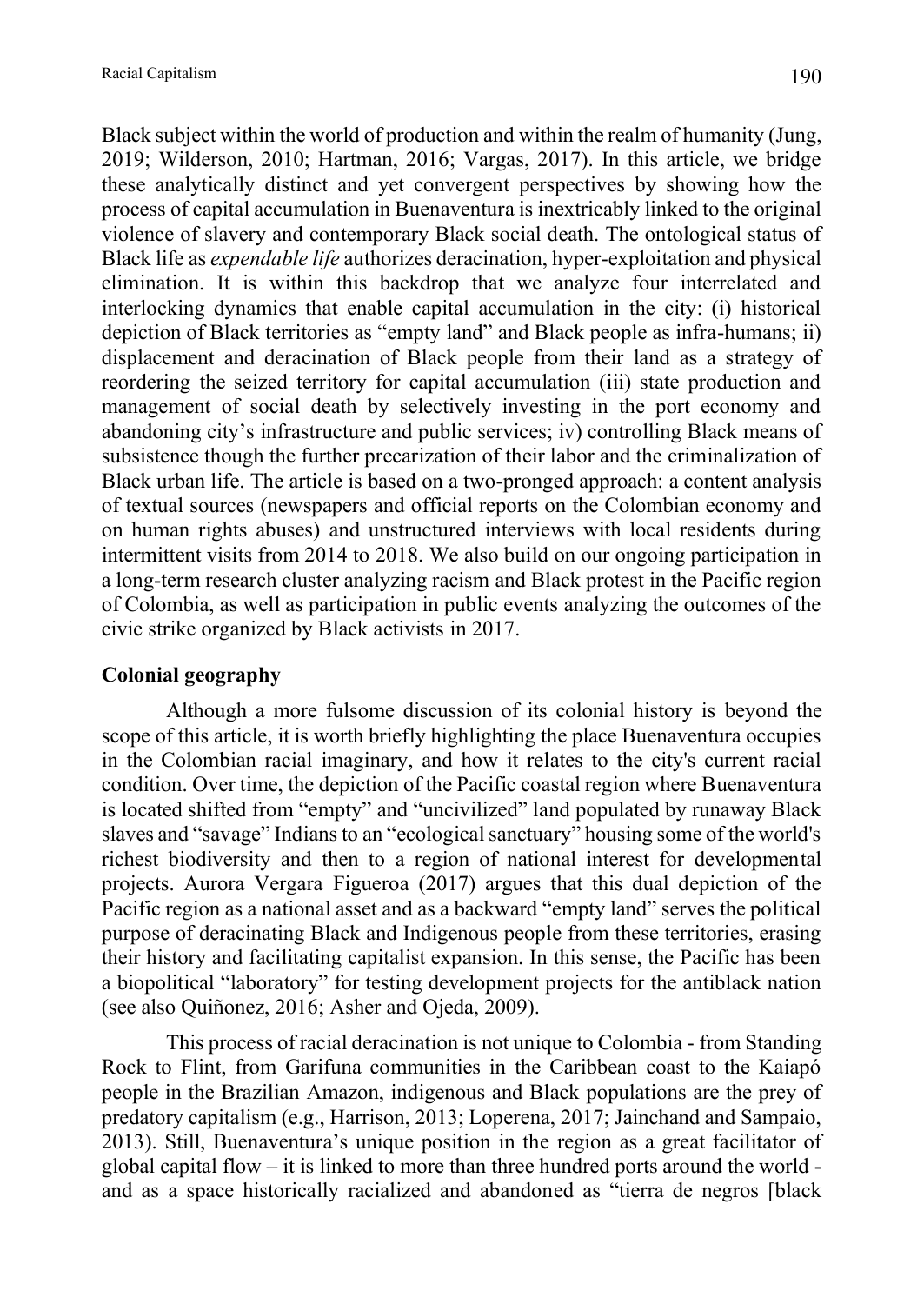land]", makes it a paradigmatic case as well as a "privileged" site that brings into sharp relief continuing spatio-racial imaginaries of national belong and processes underlying global capital accumulation.

In fact, the history of the city and the region where it is located is, in some way, the history of Black Colombia. Scholars have documented how the native population of the "inhospitable land" of humid weather, high temperatures and dense mountain forests of the Cordilleras posed an extraordinary challenge to the colonial enterprise. Spaniards collapsed several times in their attempts to colonize the Pacific region, then inhabited by the native population and later a zone of refuge for runaway enslaved groups. Spain's relative control was established only later in the 18th century when settlers created a pier in the harbors of present-day Buenaventura but the small port was relatively neglected and remained outside the radar of colonial economic interests until independence (see Pérez-Valbuena, 2008; Aprile-Gniset, 2002, Díaz Vargas, 2015).

In 1827, soon after independence, the colonial "founding father" Francisco de Paula Santander declared the village a free port zone, giving trade preference to England. Despite the British prohibition of the transatlantic slave trade and Simon Bolívar's principled opposition to slavery, Buenaventura continued to be a slaveport (even after abolition in 1851) and a vital gateway for Gran Cauca's agricultural and mining economy. In the backdrop of Colombian sugar and coffee boom, the port attracted European and American investors, competing with the port of Barranquilla to be an important gateway to the international market and helping to consolidate the regional agrarian and mining white elites (Díaz Vargas, 2015; Pérez-Valbuena, 2008). In the dawn of the 20th century, the US-backed secession of Panamá, the establishment of a railway and a road system connecting the city to the metropolitan center of Cali represented a turning point in the modernization of the port infrastructure (Rodriguez and Sanchez, 2002).

Although not exhaustive, this historical backdrop is important to an understanding of how the colonial trajectory of Buenaventura (first as an entry point for colonial Spain, then a place of refuge for maroon communities, and eventually an important port of the independent nation) shapes its current condition as a racialized zone of accumulation and social death. It is also illustrative of the current place of Black people in a *patria mestiza* built on slavery. While the pacific coast is celebrated as a national asset and Blackness is consumed as folklore, Black Colombians bear structural disadvantages in terms of education, housing, access to health, and the right to live (Urrea, Viafara and Viveros, 2014; Alves and Vergara-Figueroa, 2019).

#### **Blackening space**

When one of us first visited the city in 2013, as part of a research team, there was no regular potable water and electricity was intermittent for most of its residents. Fear hung in the air. We were advised by locals to take very strong precautions and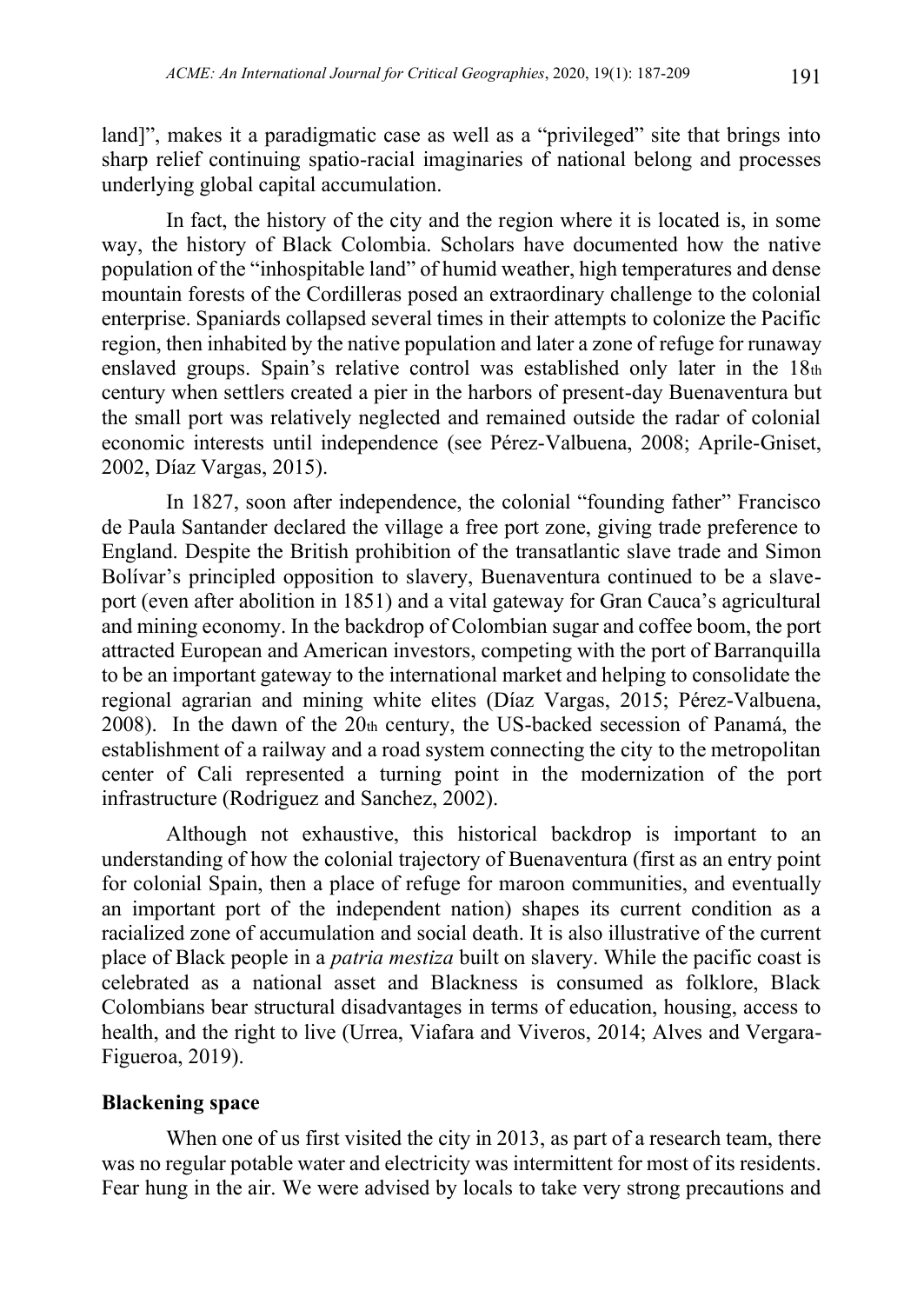stay closer to the downtown hotel area, as the levels of homicidal violence had reached levels that were extraordinary even for a war-torn country. Between 1990 and 2012, there were 4799 homicides, 475 disappeared persons and 22 massacres in the city. These figures are highly astonishing given that the population of the city does not exceed 390,000 inhabitants (CNMH, 2015). Although public safety have improved in the last couple of years, security continues to be a critical issue in Buenaventura. Of particular concern is the sexual exploitation and killing of poor Black women. While, in official narratives, their killings are rationalized as intimate/private matters, Black feminist scholars have denounced a gendered and sexual "strategy of terror" that seeks to reaffirm a masculine-militaristic spatial order through the targeted killings of black female activists whose labor have been vital to the protection of black communities (see Ramírez Torrez, 2017; Lozano, 2016). Scholar Saidiya Hartman's claim that the experience of enslavement continues to define black woman's position in the world today is well-placed for this urban setting. Black women's liminal condition in the world of labor, Hartman contends, is made manifest in the way that at the same time her greater vulnerability turns her labor cheaper and her condition invisible as exploited or wageless "worker", she is the one that carries in her back the responsibility to build communities and families destroyed by racial capitalism. As in slavery, Black Colombian women also live under a "regime of racialized sexuality that continues to place black bodies at risk for sexual exploitation and abuse, gratuitous violence, incarceration, poverty, premature death, and state-sanctioned murder (2016,169)."

Although antiblack racism is not the only force responsible for these violent dynamics, it plays a central role in the ordering of territory and in justifying the incredible abandonment of Buenaventura´s infrastructure. Laura Pulido's analysis of the water crisis in the predominantly Black city of Flint in the United States offers insights that may shed light on the making of Buenaventura's Black gendered geography. Pulido shows that, as a Black and poor place, Flint was subjected to drastic financial measures and infrastructure abandonment so that the city could meet its financial obligations to investors. To Pulido, the relation of Flint's Black population to capital is one of disposability and accumulation, as it performed "unpaid labor for capital" as capital transforms the residents' abandonment into strategy and opportunity to fiscally discipline place (Pulido, 2016, 10-11). She points out that though fiscal solvency has been one of the key tenets of neoliberal doctrine, cities with bigger African American populations were the ones placed under austerity plans. In response to the argument that the Flint issue is not racial, as white residents of the city are also affected, she asserts that once a space is racialized (and, we add, gendered) as Black, whites and non-Black residents also suffer the "collateral consequences" of sharing Black spaces. In other words, spaces that are racialized as Black are the ones that are predominantly seen as surplus and disposable. Whites living in these areas may be subjected to similar conditions but their experience is accidental, rather than structural (see also Vargas, 2017; Alves 2018).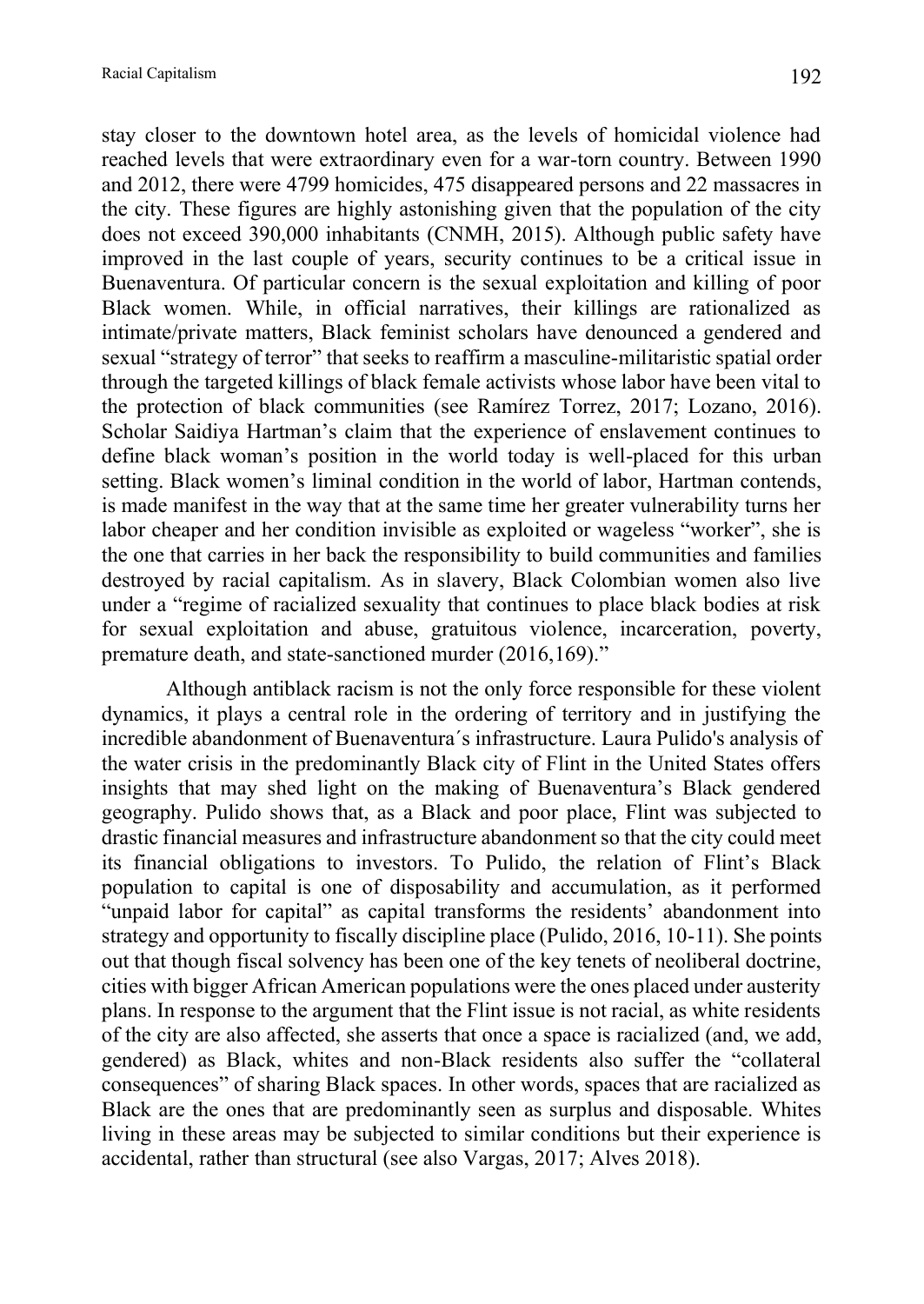It is not difficult to see the same logic playing out in the case of Buenaventura, a poverty-stricken Black place where a white-mestizo minority is also vulnerable to violence and social exclusion. Located in the Pacific coast, this is a racialized and gendered urbanity where Black people constitute 73% of the population, whites/mestizos are 26% and indigenous people are 1% of the population (DANE, 2005). It is not a coincidence that these Black geographies (Buenaventura and the Pacific coast) are the ones most abandoned by the Colombian state and where lives are least valued. In Buenaventura 80.3% of the population live in poverty, 61% are unemployed, 17% are illiterate, 40% of the population have no access to sewage systems and at least 50% have been victims of the armed conflict (El País, 2017). The black city - and the Pacific coast - is so devalued that nonblack inhabitants, as the saying goes, "les toca una vida de negro [have to live a Black life]."

The abandonment of the city´s infrastructure is part of an enduring and deliberate institutional practice of producing social death while extracting value from its population and territory. Thus, like Flint, the city is a "testing ground for new forms of neoliberal practices (Pulido, 2016, 2)" that, in this case, advances Colombia's role as a regional economic power. As the main actor in pushing forward this "experiment," the state energizes spatial dynamics that are fundamental to control the local Black population, to reduce operating costs and to ensure market profitability. The highway from the metropolitan city of Cali that cuts through Buenaventura and goes directly to the port terminals perhaps serves as a spatial metaphor for these dynamics of exclusion/inclusion. The Buga-Lobo Guerrero highway links the port terminals in the island of Cascajal to these regional centers without touching upon the city's marginalized mainland where most of the residents live. Highly protected port areas and securitized hotels in the Cascajal zone are the other side of the geographies of dispossession the city conveys. Quasi-literally, Bonaverenses are denied access to the port, to the city and to the nation. Such spatial dynamics have made Colombia's National Center for Historical Memory (CNMH 2015, 25) characterize the city as "a port without a community."

Likewise, the ways the state has historically responded to the permanent "crisis" in the city reveals its role in producing unlivable conditions of life. For instance, at the turn of the  $20<sub>th</sub>$  century,  $1/5$  of the population was decimated by a cholera outbreak. Back then, the government responded by designing an urban development plan to provide basic services to the local population. The plan never provided a comprehensive urban infrastructure to the Black city. By mid-1900s, a seaquake and fire further worsened the city's crumbling infrastructure (Pérez-Valbuena, 2008, 59). In 1968 president Carlos Lleras Restrepo declared a state of emergency in the city due to its sanitary conditions. In 1992 president Cesar Gavíria responded to a malaria outbreak by announcing another urban development plan that was never implemented (Bonilla, 2014; El Tiempo, 1992). In 2014, President Juan Manuel Santos responded to the humanitarian "crisis" in the city by announcing the provision of potable water, electricity and an improvement in the quality of life of Bonaverenses. And in 2017, the newest government plan was launched, promising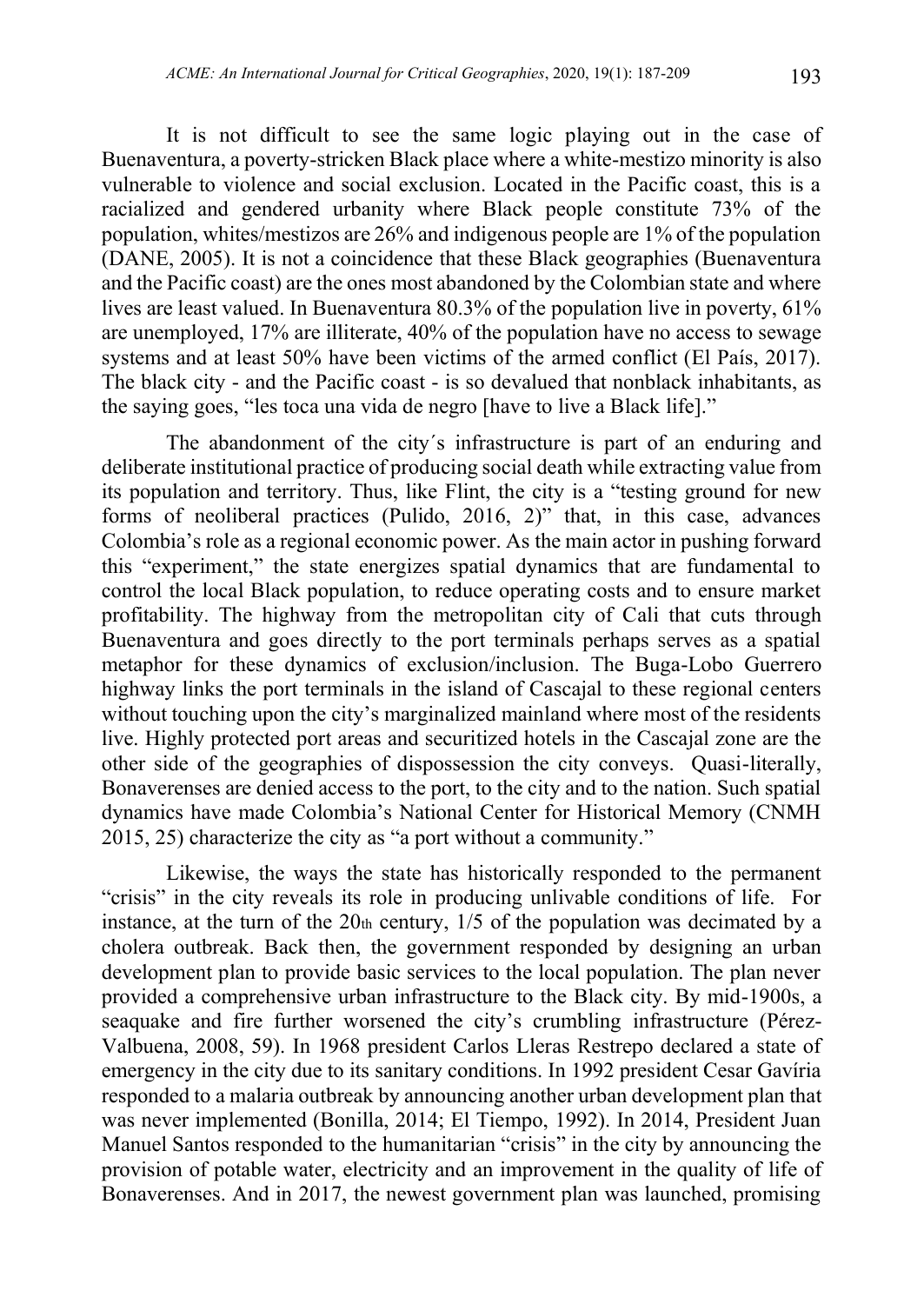to turn Buenaventura into a special district with economic and political autonomy. So far, nothing has changed substantially. The city continues to be an acute zone of (social) death or a Fanonian "zone of nonbeing" (1967, 8), one that is also highly functional in sustaining the country's economic growth and in generating tax revenue for the Colombian government.

# **Accumulation by evisceration**

Strikingly, the "infrastructural violence" (Rodgers & O'Neill, 2012) of the state neglecting basic services such as security, education and access to health has facilitated land grabbing, port expansion and hyper-exploitation of labor. Although these processes of racial dispossession are part of a long history of (colonial) violence, the growth in these violent dispossessions corresponds temporally and causally to the tragic inclusion of the Pacific coast in the nation's armed conflict. Political geographer Ulrich Oslender (2008) argues that, before the 1990s, the Pacific region of Colombia was considered a "peace heaven" as the bloody armed conflict the country has witnessed since the late 1940s (firstly between the liberals and conservatives, and then the left-wing guerillas and paramilitary forces) had not yet made inroads into the region. The region´s Black population was seen as the "guardians" of the biogenetic assets of the nation. The multicultural policies implemented through the recognition of the nation as multicultural in the new Constitution promulgated in 1991 and the Ley 70 that granted territorial rights to Black communities were meant to protect this "sanctuary" but hope did not last long as national and transnational economic interests "engulfed the entire region in a sea of violence and terror" (2008, 87). Oslender also points out the clearly documented links between powerful economic conglomerates expanding African palm cultivation in the region and paramilitary violence. These companies have established large-scale plantations on territories legally owned by Black communities and resistance mounted by the communities have been dealt with through threats, massacres and forced displacements. These processes have converted the entire Colombian Pacific region into a "geography of terror" in which racialized violence generates fear and deters resistance. Displacement, then, is not merely a byproduct of the armed conflict but also a strategy of reordering territory for capital accumulation (Oslender 2007, 2008).

The same logic of displacing people from their territories in the interests of big businesses operates in Buenaventura too. Although the city has been one of the main urban centers receiving internally displaced population by the armed conflict in the Pacific coast, the displaced *from* Buenaventura are mostly evicted from the low-tide areas where most of the city was built (over the seabed filled with garbage) in a practice residents call "taking land from the sea" (see CNMH, 2015). Scholars have documented how paramilitary groups had occupied the historically Black areas over the sea since early 2000s. Their terror has proven to be instrumental to the state and international corporations who intend to increase port capacity. In 2005, paramilitary groups were officially demobilized, only to be replaced since then by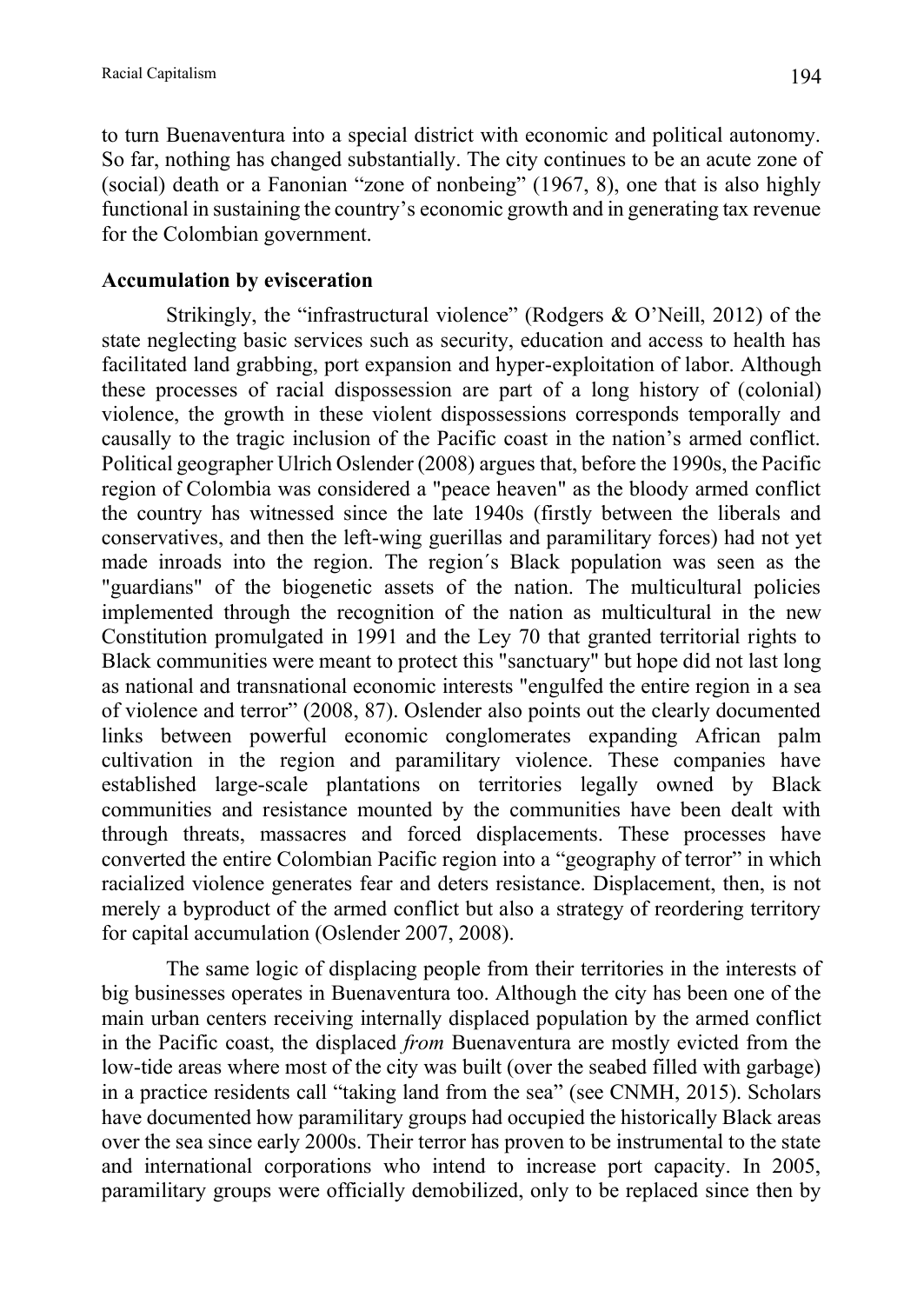so-called Bacrims or drug-trafficking militias whose dispute over international drug routes have fueled waves of violence that supersede previous levels of cruelty (Valencia et. al. 2016; Lozano, 2016; Nicholls and Sanchez-Garzoli, 2011).

Adding to, or facilitated, by state abandonment, drug-traffickers inaugurated new waves of terror, with the chopping houses (where Black victims were dismembered alive and disposed under the stilts) being the most infamous strategy of territorial control. Calling attention to the slow response from the government, Héctor Epalza Quintero, the Catholic bishop of Buenaventura, is quoted in a special report by Human Rights Watch saying "in the middle of the night you can hear the screams of people saying 'Don't kill me! Don't kill me! Don't be evil!' These people are basically being chopped up alive" (Human Rights Watch, 2014). Another individual reveals the sinister economy of killing and seizing territory in the portzone: "They take the homes and become the owners. And who is going to complain? If you complain, they'll kill you" (*ibid*). The same report also notes that at least 150 individuals were reported missing in the wave of the Bacrim take-over, adding to the more than 2000 disappeared over the past two decades (Human Rights Watch, 2014). Such strategy has long been denounced by Black activists as "a war without bodies," to highlight the disappearances of bodies in the waters as the modus operandi in this form of violence (Saavedra, 2013).

Although the numbers of "disappeared" people continue to increase, it is said that homicides in Buenaventura have reduced by 68% in the last three years (2015- 2018) registering lower rates (4, out of 100,000 persons) than the national average of 24 out of 100, 000 persons (see El País, 2018). This is the same time period in which the government and part of the FARC guerrilla celebrated a peace deal (in 2016), in La Habana (Cuba) to put an end to the armed conflict. While it may be too early to assess the outcomes of the peace deal with the FARC - there are still other rebellious groups as well as a faction of the FARC rebels in armed confrontation -, a community organizer explains that there is a "murky violence" imposed by narcotraffickers that is silenced in everyday conversation. This, in turn, seriously challenges the government's efforts to sell the city as a "pacified community". According to him, there are no bodies on the streets but the city continues to be abandoned by the state and even worse, the criminal bands are establishing their own pact to "peacefully" take over the city`s territory: "Now they have even more control because the militias learned to establish a pact to survive without giving up the control of the territory. They have their own peace deal." We were also told that the Mexican Sinaloa cartel is already operating in the Pacific region through a supranational deal with the Bacrim, which has far-reaching consequences for the city and the region. According to Juan, a young Black man displaced from Buenaventura and now living in Cali, the state itself is implicated in these dynamics of violence through corrupt officers: "The police sells one [*vende a uno*]. You go for help to the police and they go and pass your information to the strong men (*duros*). Look, this guy was complaining about you. Then you have to leave." This view is shared by other residents who expressed great frustration and distrust in the state force, which is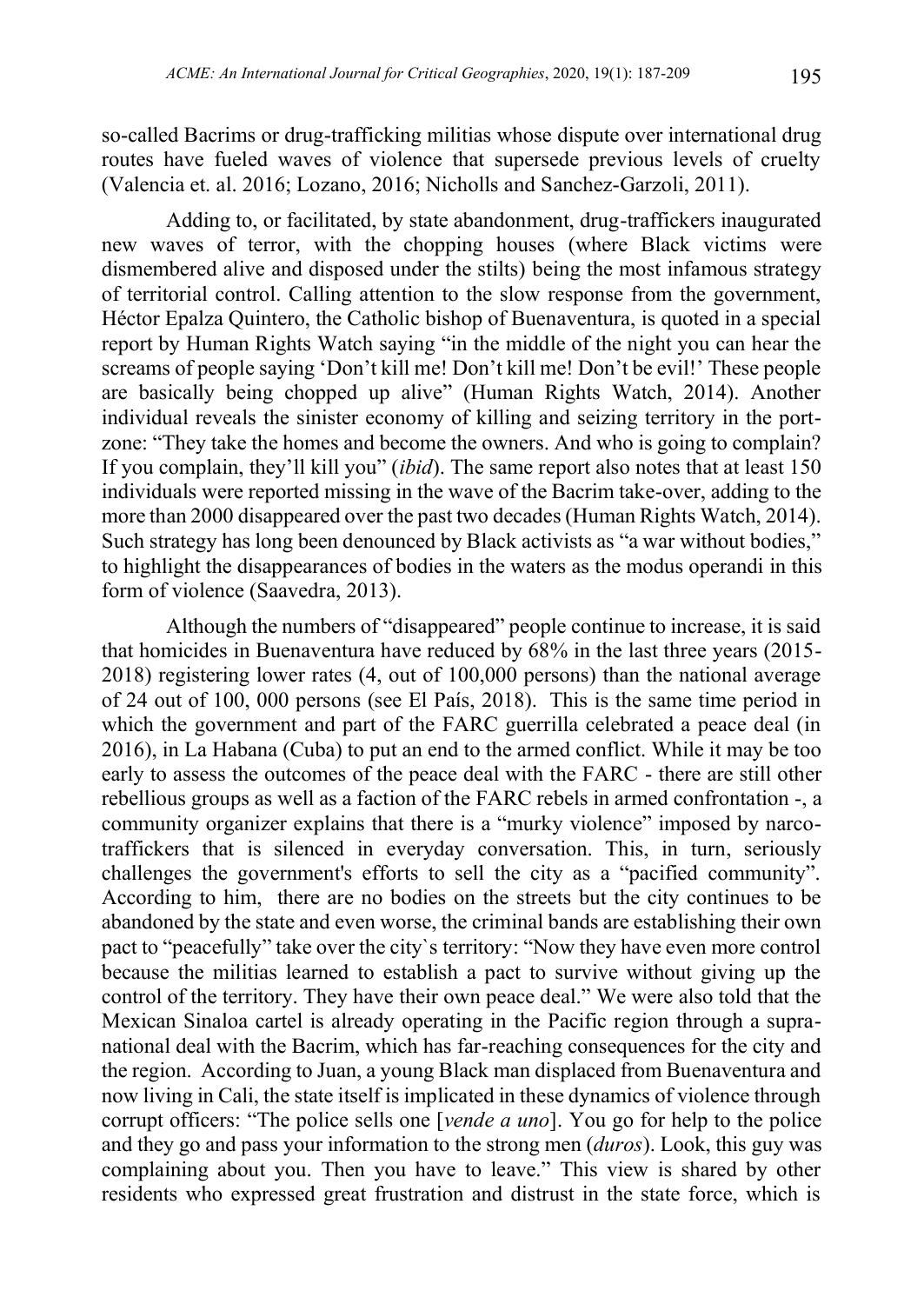widely seen as "lacking legitimacy" due to their "criminal deals" with Bacrim. In a nutshell, the confluence of paramilitary, drug-trafficking and state violence produces the port city as a profitable geography of antiblackness. The interdependence of "political, economic and ecological" forces, Austin Zeiderman (2016) argues, produces racial precarity, abandonment and profit-making in Buenaventura: paramilitarism reinforces the territorial control of the land and global climate change precipitates new urban restructuring in areas seen as risky for humans to live but good for capital. These forces, Zeiderman argues, make Buenaventura and the lowtide area of port expansion, in particular, "one of the most concentrated zones of black death" in the Americas today (2016, 16)." The displacement of the Black population rom the low tide zone is indeed a strategy of spatial control in this highly valued territory but it is far from being the only way capitalism produces value in the city.

# *A value-producing zone of death*

In Buenaventura, residents told us that there is no job for the Black population in the port. "Now the port is automated, so each time they hire fewer people. And to complicate things, our people are not prepared to take the few positions available due to the education deficit", says Simon, a young community organizer. Vilma, a Black woman who works in the port, confirms this trend. She works under a temporary contract and has to be at the beck and call of the company. Her employment is far from stable and depends on the cargo movement. "Most of the automated jobs are done by foreigners", Vilma explains. She also explains that denying education to Black people favors the port economy, as their "unfitness" to work in the new automatized jobs ensures that they can be hired cheaply in jobs in the domestic and service economy. One could say that, in Marx´s terms, Black Bonaverenses constitute a *stagnant surplus population,* who are incorporated in the world of production as an *"*active labor army (..) with extremely irregular employment"*,* which renders them an "inexhaustible reservoir of disposable labour power" (Marx, 1992, 796). Their blackness, however, renders them always and already an excess, and thus disposable. More than surplus labor, the "surplus existence" (see Hong, 2012) of Bonaverenses is a product of their infrahuman status, as Blacks, which is reinforced by enduring conditions of racial subjection.

Black youth do work in the port but "white collar jobs are not given to people of Buenaventura *[empleo de botin no se da a la gente de Buenaventura*]," says Vilma. The few Black people that work in the port perform the exhausting work of "*matar muelle*" (un/loading cargos). Like Vilma, they are contract workers in highly precarious conditions of employment. Other options available are to be a moto-ratón (pirate motor-taxi) or work as a small dealer in the drug trafficking economy. As a strategic route for the international drug trade, Buenaventura has the tragically profitable human resources to facilitate it. Black youth are the ones who take small boats loaded with cocaine to the high seas of Central America from where it is transferred to ships towards the US, Europe and Asia (Valencia, 2013; Colombia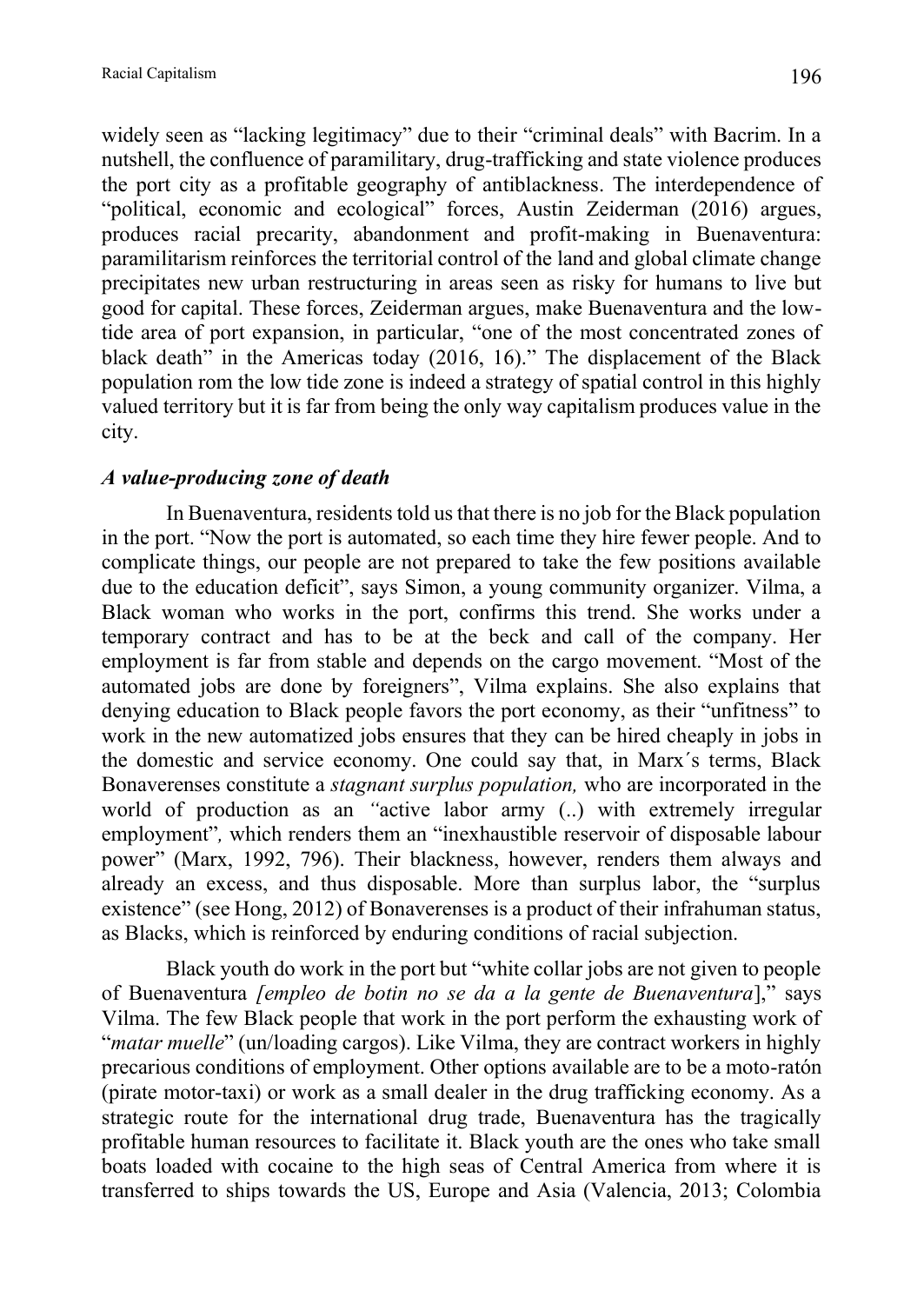Reports, 2018). According to Vilma, "the state has to provide real options for the youth, not piecemeal measures. We are tired of workshops! Dealing and prostitution offer kids the opportunity the city denies them." Vilma then recalled how some Black young women have survived poverty and desperation by engaging in sex work: "One girl told me that in her body she had the solution for hunger." Fishermen are also caught into this illegal economy. Back in 2013, an unemployed fisherman told one of us that the maritime routes of drug trade have made his work extremely risky and, like him, most of the fishermen have abandoned their boats. Indeed, at a meeting organized in a university in Cali in 2018, community organizer Javier Torres noted that, while there were 225 fishing boats in Buenaventura in early 2000s, today there are only eighteen.

As the city is abandoned by the state and disputed by i/llegal economic forces, its stigmatization as a "dangerous place" makes the Black labor force expendable and highly profitable. Even in the formal sector, national and international corporations can afford to establish extremely low rates for those lucky enough to get a job in the port. Residents complain that private companies do not hire them, preferring instead to bring workers from other parts of the country. In some cases, residents are offered a salary much lower than the national rate. A woman who has been unemployed for three years was quoted by local media: "They take advantage of the situation we are living in with these high rates of unemployment in the port (Noticias Caracol, 2017)." The disposable surplus population thus enables the multiplication of profits by driving even the wages for skilled labor below the national minimum wage. Another resident complains that "the big companies don't spend in Buenaventura. Even the paper they bring from other cities (Noticias Caracol, 2017)." In fact, foreigners do not even need to interact with the local population other than in the central hotel, located right in front of the port-terminal, where some Black individuals work as maids and doormen. Strategically placed, the hotel enables foreign workers and business people to "jump" from vessels to land without interacting with the 'dangerous' Black city. The hyper-exploitation of the local population and the pure extraction of surplus without investing in the local economy go hand in hand.

In all these aspects, what is seen is not a failure of the economy to incorporate the Black population in its expanding dynamics but rather, an eviscerating process of accumulation and expansion of capital enabled by the ontological violence of dehumanization. That is why this process can be better described through what Rhonda Williams (1993, 82) names as "accumulation as evisceration." The continuous exploitation of people, labor and place, she suggests, is functional to the dynamics of economic growth but one should not reduce this process to economic expropriation alone. Central here is the work of ontological violence in producing *value* by eviscerating racialized communities and particularly Black lives. Indeed, as some scholars have shown, be it in California´s carceral landscape, in Brazilian favelas or in post-earthquake Haiti, the process of capitalist production and accumulation rely on the racial production of superfluous populations; Black lives,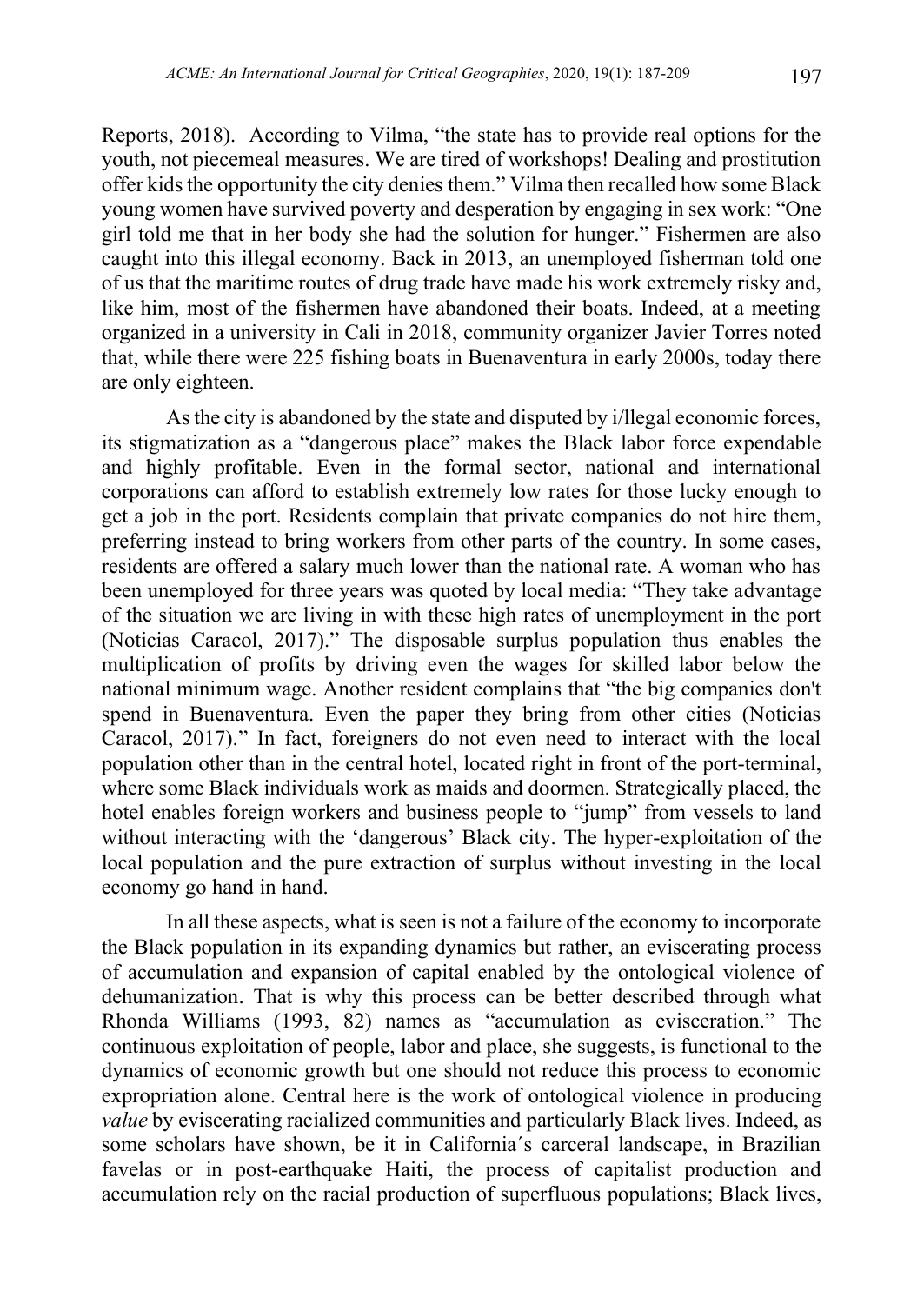however, are always lived as existential excess (e.g., Williams, 1993; Gilmore, 2007; Mullings et al, 2010; Vargas, 2014). As in these other anti-Black social formations, in Buenaventura, Black death *produces value*. That is to say, if "labor in capitalism is value-producing", and if "human-as-waste (…) are embedded in the historically specific social categories that are fundamental to capitalism" (Yates 2011, 1684), in racialized Black geographies such as Buenaventura, capital extracts value through the hyper-exploitation of labor, through racial terror, and through the continuous reproduction of the city as an ontological zone of (Black) nonbeing.

#### **Utopic spatialities**

Its continued projection as a nodal point of the Colombian economy turns Buenaventura into a utopic spatiality. Now, with the Pacific Alliance, the city becomes even more important regionally and even hemispherically. The Alianza Pacifica (or Pacific Alliance) was formed in 2011 with the goal of strengthening economic relationship among Colombia, Peru, Mexico and Chile through the "free circulation of goods, services, capital and people." The bloc, which now also includes four associate members (Australia, Canada, New Zealand, and Singapore) and two states in the process of full membership (Costa Rica and Panamá), share a geostrategic vision of the Pacific coast as an area for global security and as "a fundamental region for the global economy (Alianza, 2018)." According to some market analysts, what makes the Alliance particularly competitive is its effective implementation of trade policies and financial deregulations. Since 2011, the bloc has launched the Latin American Integrated Market (MILA), the largest stock exchange in the region, with 40% of the total foreign investment in Latin America, a market capitalization of U\$D 1.25 trillion and a portfolio of over 750 companies (Peru Reports, 2018). Economic integration has also been accelerated by lifting tariffs in merchandise trading and further deregulation of capital flow, as well as the removal of visa requirements for citizens of the four member states.

Some scholars contend that ideologically the bloc is a geopolitical move to counterbalance attempts for regional integration spearheaded by left wing governments in the region. It is not a coincidence that it was formed by right-wing or centre-right governments with security, the "free market" and "democracy" as their explicit organizing principles. The bloc claims pragmatism with respect to regional integration (in opposition to the protectionist and state-centric efforts such as Mercosur, Unasur and the ALBA led by leftist governments) by focusing on "positive discussions on topics such as trade, investment, and economic integration, while avoiding the more ideological debates that sidetracked other initiatives" (Dade and Meacham, 3013, 3). With Mercosur losing importance under right-wing and market-friendly governments, and as new partners (including China and Japan) are considering joining the block, it gains even more importance. As for Colombia, some scholars have shown skepticism it will improve the conditions of the poor, since under the logic of global capitalism, to attract foreign capital and maintain competitiveness, the government must cut public investment to comply with the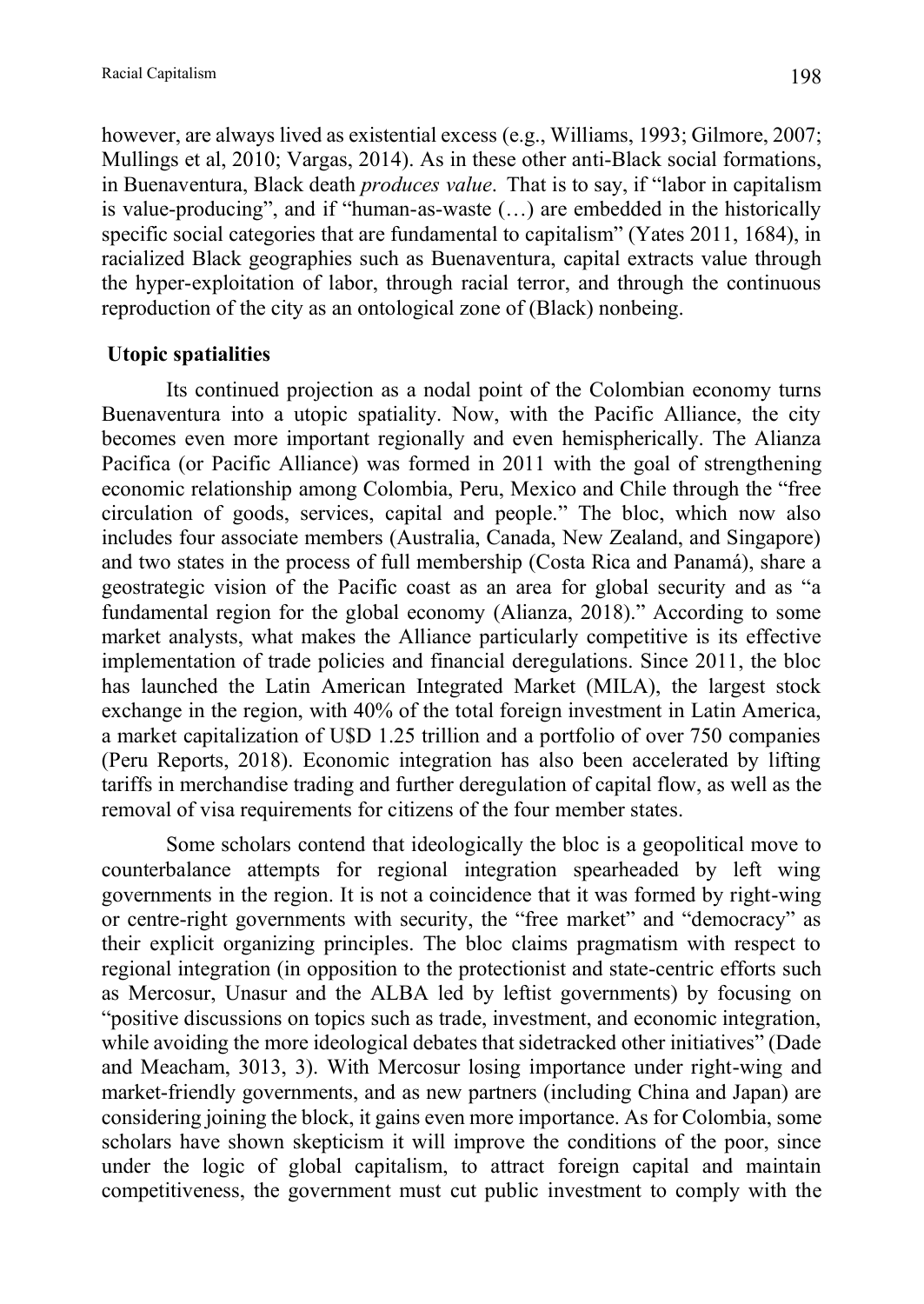market's definition of spending efficiency. Nevertheless, it is in matters of security that the Pacific Alliance represents an opportunity. The country is expected to develop a "middle power diplomacy" and become a regional leader (Acosta, 2014, 168), adding to its already established military weight, its strong alignment with the United States and its new NATO and OECD memberships.

Despite its association with gruesome violence, Buenaventura is projected as the capital city of this new initiative. Within regional and national investors' drive to diversify capitalist portfolio in a moment of protectionist retractions in free-trade blocs exemplified by Brexit, Donald Trump´s trade war with China and his threat to revise NAFTA, the upgrade of Colombia's largest port becomes even more urgent. The fact that the low tide areas grabbed by the port developers are also the ones witnessing the bulk of displacements, disappearances and assassinations in the chopping houses mentioned above, speaks volumes not only of the always-present *necropolitical* management of Black urban life but also of the *vital* conditions it opens for the (bio)geopolitical circulation of capital. Thus, while we conceive of the city as the "space of death" or a place of "raw life," (Mbembe, 2001, 195), we also highlight how death necessitates and energizes life (Foucault, 1990, 81). A case in point here is that the areas plagued by violence of this magnitude are also the ones projected as the gateway to the country´s future.

#### *Buenaventura as necro(bio)polis*

McIntyre and Nash´s (2011) take on the necro(bio)political logic of contemporary capitalism offers us a way to understand this apparently counterintuitive dynamics of capital. After providing an analytical distinction between the necropolis (the colonial world of production) and the biopolis (the metropolitan world of accumulation), the authors trace the socio-spatial dialectics that have emerged from these relations, leading to spatial formations such as bio(necro)polis and necro(bio)polis. They argue that while the bio(necro)polis refers to "the irruption of the necropolis into the biopolis constituted by those racially devalued bodies long present within the biopolis" (2011, 1482), the necro(bio)polis refers to the "emergence of heightened possibilities of capital accumulation within the necropolis" (2011, 1482).

While these dynamics are neither unique nor exceptional, we argue that Buenaventura is an example of the necro(bio)polis for its capacity to produce value from subjugation and death. As explained earlier, the ontological and material status of Black Buenaventura renders its population at times exploitable and always disposable. They are included in the world of production through the precarious condition of hyper-exploitation, wagelessness, and disposability. McIntyre and Nash (2011, 4) argue that surplus populations have always been tied to "hierarchical regimes of *re*production" in which some racialized populations and racialized geographies are hyper exploited or treated as waste. In a similar vein, Ruth Gilmore's (2007) study of the expanding prison system during the 1990s in California shows how a shrinking economy found in the prison boom a strategy to address the crisis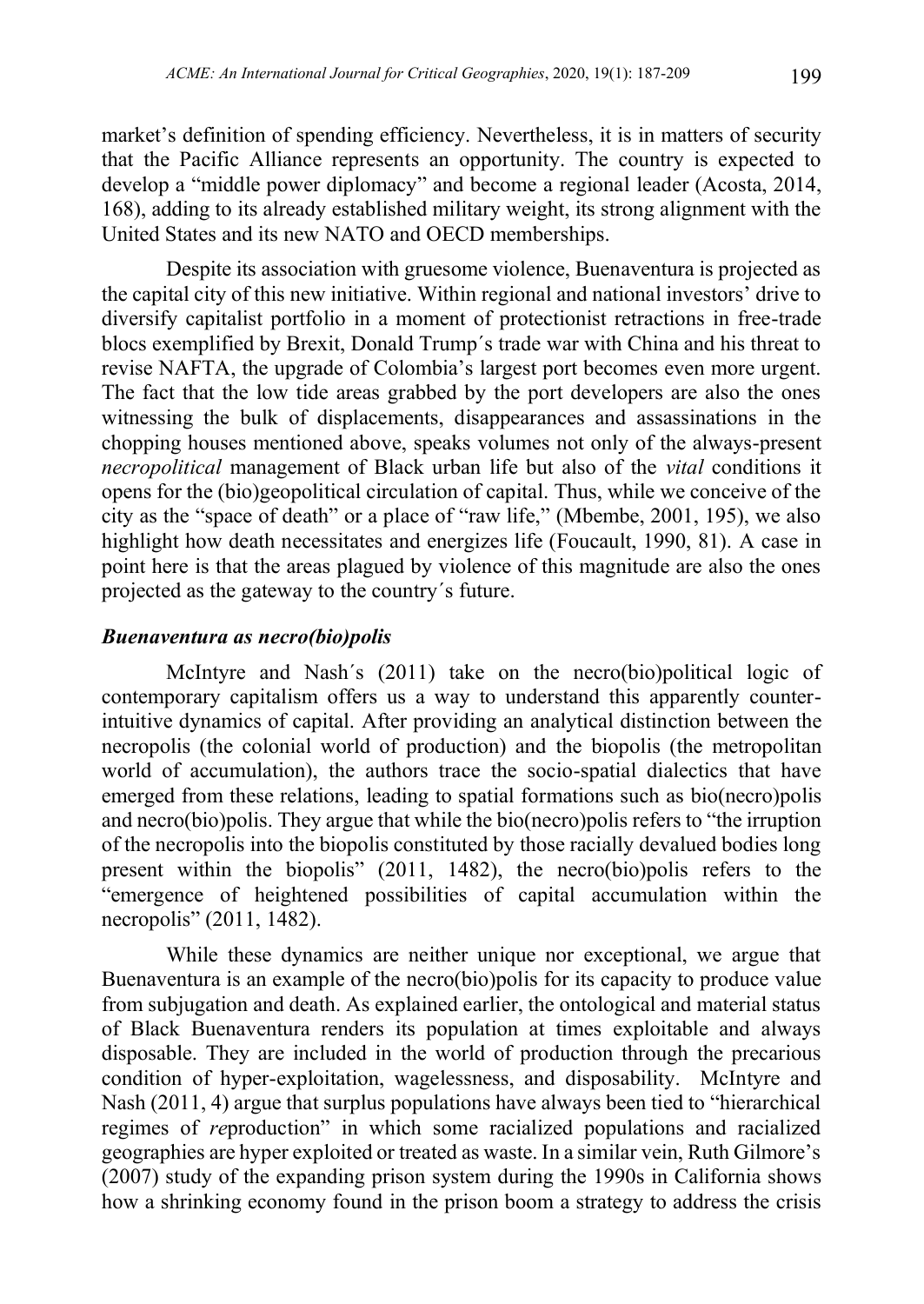of accumulation generated by surplus land, surplus labor and surplus technology created by intense military expansion in the previous decades. As the constant instability of capitalism requires the perpetual production of places and people as disposable, such disposability has a clear political/economic purpose: it creates new conditions of accumulation. If in California people and place are caged to enable the dynamic geography of growth - what Gilmore calls the "spatial fix" - in Buenaventura people and place are pushed to the limits of their capacity to provide natural resources, labor force and human lives to global capitalism.

The ownership and control of the port of Buenaventura unambiguously reveal the city's global importance and its racial foundation. White-mestizo Colombian and international elite control the port operation. It was a state-owned company until 1992 when the Colombian government implemented a series of structural adjustment policies in the economy, including the port's privatization (Jimenez and Delgado, 2008). In 1994 the private company Regional Port Society of Buenaventura (SPRBUN S.A.) took control of the port operation. Since then, activists have denounced "the general deterioration of labor conditions and prospects for unionization, generating new labor and human rights abuses," including firing union members, blocking fishing communities access to the sea, and imposing "grueling conditions" for dockworkers (Nicholls and Sanchez-Garzoli, 2011). Nowadays, the port is controlled mainly by the Spanish-based maritime group TCB, and by the sugar-based agro-industry of the Valle del Cauca department (Bonilla, 2014).

Coherent to its colonial past, the future of the Black city has been tied to the geopolitical interests of global and local elites. As the doorway of Colombia to the world economy, Buenaventura reaffirms its role as a strategic place for racial capitalism once again. If under colonialism it was a key nodal point in the triangular trade that expanded the fortunes of the Spanish empire at the cost of the enslavement of millions of Black individuals, now it is again on the back of its Black population that a trans-Pacific trade agreement to favor capital is sealed. Now again, Black evisceration is capitalism's paradise. Indeed, even in the worst waves of violence, Buenaventura did not stop being the main source of revenue for Colombia`s promising and dynamic economy. The city is, in the words of political commentators and activists Kelly Nicholls and Gimena Sánchez-Garzoli, "a place where free trade meets mass graves." Revealingly enough, the port's productivity has passed from 10 million tons in cargo in 2010 when they made these remarks to 22 million tons in 2017 and is projected to expand its capacity even more in the years to come with the Colombian government's plan to build seven new port terminals. So far, every year it generates \$1.8 billion in customs revenue (La República, 2010; Gill 2017; Portal Portuario, 2018). The new highway linking the port to the countryside as well as the local free zone twelve kilometers from the port are other megaprojects recently concluded that anticipate the bright future of this promising economy opened up by the Pacific Alliance.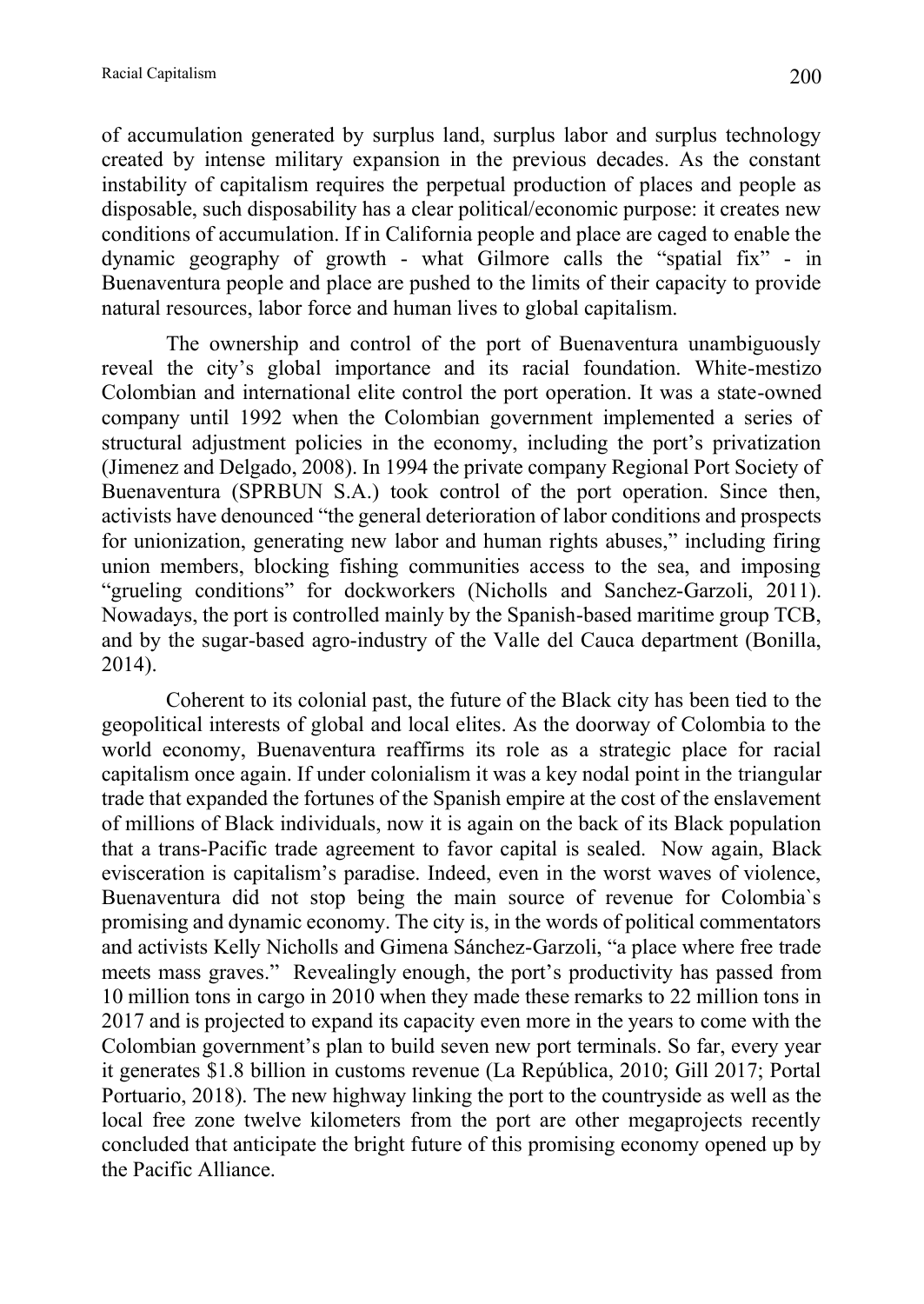#### **Black spatial politics**

On May 16, 2017, thousands marched through the streets of Buenaventura to assert autonomy over their lives, and for their right "to live with dignity and peace in their territory," as stated in the very name of the demonstration (Comite Paro Civico, 2017). They occupied public squares, shut down port activities and blocked the Lobo Guerrero highway that connects the port to the rest of the country. The demonstrators demanded that the government declare a state of social emergency to enable the release of funds to address urgent issues such as the lack of running water, electricity, public hospitals and security in the port city. First, the government responded with indifference. Then, Colombian military was deployed to repress the demonstrations and to unblock the highway as trucks with tons of cargo were held back by the blockage of the traffic. The repression ignited the fire. Supermarkets and gas stations were looted, barricades burnt, main streets blocked, and state facilities stormed. The police were confronted with machetes and rockets (El País, 2017; Reuters 2017; Saavedra, 2017).

The mayor, who initially responded to the protest by saying "this people live on *rebusque* [an ambiguous local term that may imply informal job or hustling] so they can´t afford to be on strike too long" (El Pais, 2017), fled the city when he saw the demonstration growing and becoming an urban riot. His disdain sparked an angry response that resulted in the destruction of his property. According to Simon, a resident of Buenaventura who participated in the strike, "it was instinctive. People are tired with so much abandonment. Then the mayor insulted us saying that we are all hustlers (*rebuscadores*). This was the last straw. Everybody went to the streets. If we are hustlers then let´s hustle." When the mayor referred to the demonstrators as rebuscadores, he was giving an account of the job precarity in the city. At the same time, he was also suggesting that they steal, engage in vagrancy or illegal activities such as selling things on the streets, due to which their strike would be of no impact to the city´s formal economy. In referring to *Bonaverenses* as such, he was evoking an ingrained racial imaginary of Black Colombians as morally inferior subjects who threaten the *purity* of the nation (for a critique, Castro-Gomez, 2007; Bernal, 2012).

Although the retaliatory violence of furious protestors were exceptional and leaders of the strike dissociated the movement from what the media deemed as "vandalism", the leaders also understood the "unexpected reaction of an *turba enardecida* [enraged crowd]" (El Pais, 2017) - looting supermarkets and shopping centers, and setting the mayor's house on fire - as a desperate act against dismissiveness by state officials and against long-standing infra-structural violence. The government that initially ignored the protests was eventually forced to open a channel of negotiation with the demonstrators when the city's chamber of commerce and the powerful sugar and coffee business federations expressed concerns with their losses and demanded state intervention (El País, 2017). The surplus disposable population in Buenaventura, by disrupting the flow of goods between the port and the nerve centers of the economy, proved that their precarious position of being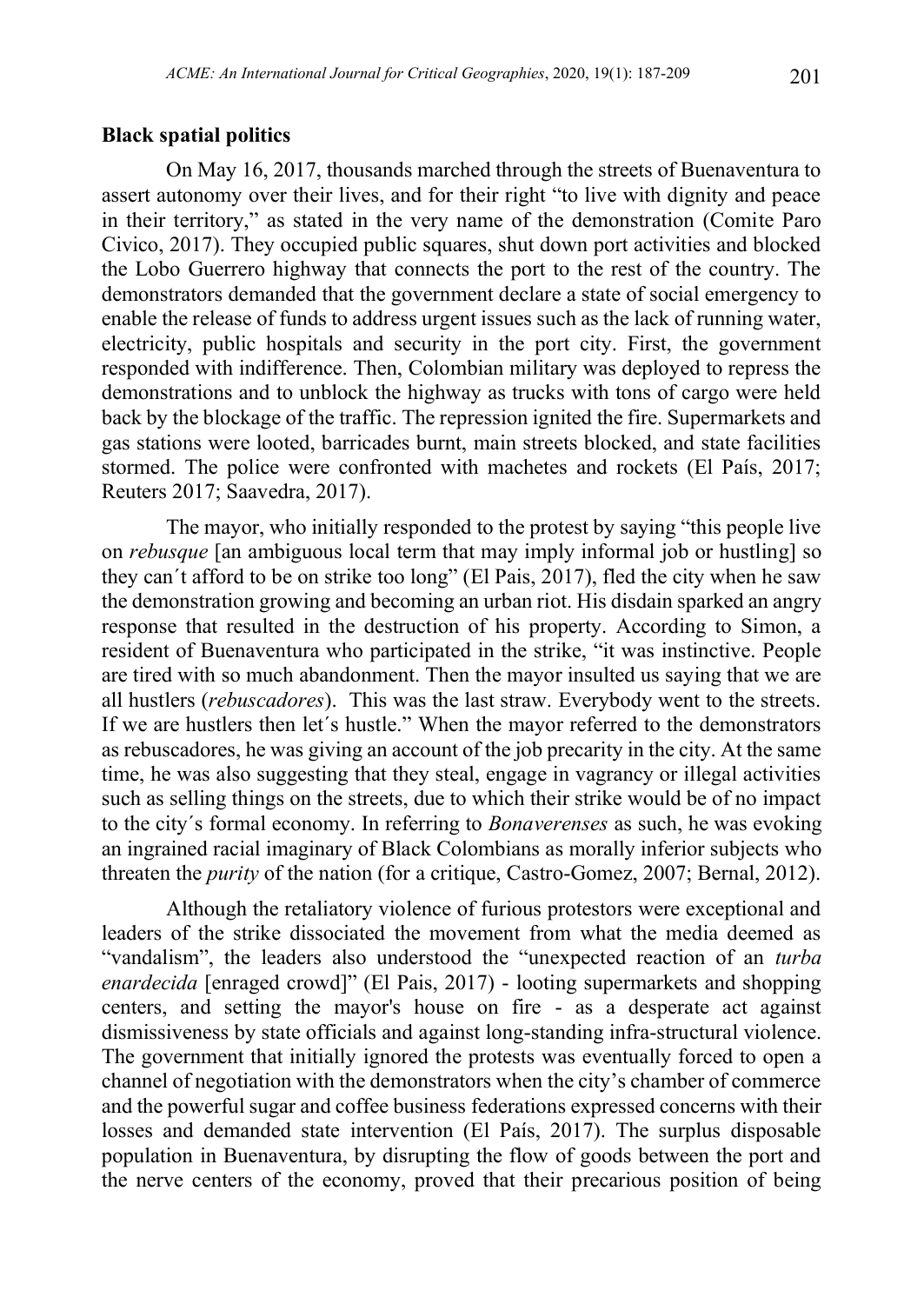*rebuscadores* does not prevent them from exerting their spatial agency and challenging the process of capitalist accumulation.

Still, though the protestors inserted themselves in the world of production (even if by interrupting the flow of capital and by forcing the government to intervene), they were met with a violence that calls for a consideration of the ways political and libidinal economy (objectification and abjection, exploitation and alienation, accumulation and fungibility, violence and terror) render Black bodies as *socially dead*, and thus as object of gratuitous violence (Vargas, 2017; Hartman, 2016; and Wilderson, 2010). Protestors demanded their right to live, appealing to their status as humans and thus denouncing the "humanitarian crisis" that hopefully would mobilize mainstream civil society. As Black youth occupied the streets crying out – "Se cansó, Buenaventura se cansó [we are tired, Buenaventura is tired]" and "¡El pueblo no se rinde, carajo! [The people do not accept defeat, damn it!]", the government responded with repression, arresting and wounding hundreds of Bonaverenses (Defensoria del Pueblo, 2017). If appealing to the status of "consumers," "workers" or "humans" did not generate empathy, what would then? Beverly Mullings, Marion Werner and Linda Peake´s compelling account of "humanitarian dispossession" in Haiti provide important insights into how the ontological condition of Blacks as infra or not-quite-human shaped the world´s responses to this country´s social, economic and environmental disaster. In the aftermath of the 2010 earthquake, when more than 200,000 were killed, international responses were not of saving human lives but rather of securing and containing Haitian bodies to make sure they did not traverse international waters. For instance, the United States' campaign of refugee deterrence (discouraging Haitians from escaping by the sea), the so-called international community´s primary concern with the security of NGO personnel and the evangelical crusades to rescue children all adhered unambiguously to an underlying racial common-sense of Haitian people as a threat to Western values, hemispheric security and US economy.

Similarly, Black Bonaverenses' attempts to reclaim the city was met with indifference and criminalization: the state deliberately abandoned the city`s infrastructure, ignored and even participated in paramilitary violence, and repressed peaceful demonstrations to safeguard business interests. In fact, while hundreds of Bonaverenses showed their wounded bodies, mainstream media demanded forceful responses from the government to stop the bleeding of economic losses. One year after the civic strike, the conditions of the city continue to be unbearable. Residents attribute that to the fact that the government tries to solve a structural condition of abandonment with "*aguas tibias*" ("lukewarm water"), a metaphor that refers to piecemeal measures. "Then it was clear that the government was concerned only with the businesses," says Victor Hugo, one of the leaders of the general strike. It was clear to the strikers that their lives did not matter as much as the tons of cargo waiting to be unloaded in the port. While the government, business associations and part of civil society saw the strikers as "inflexible" and demanding too much, for Lena, a Black woman displaced from the Pacific coast and living in the outskirts of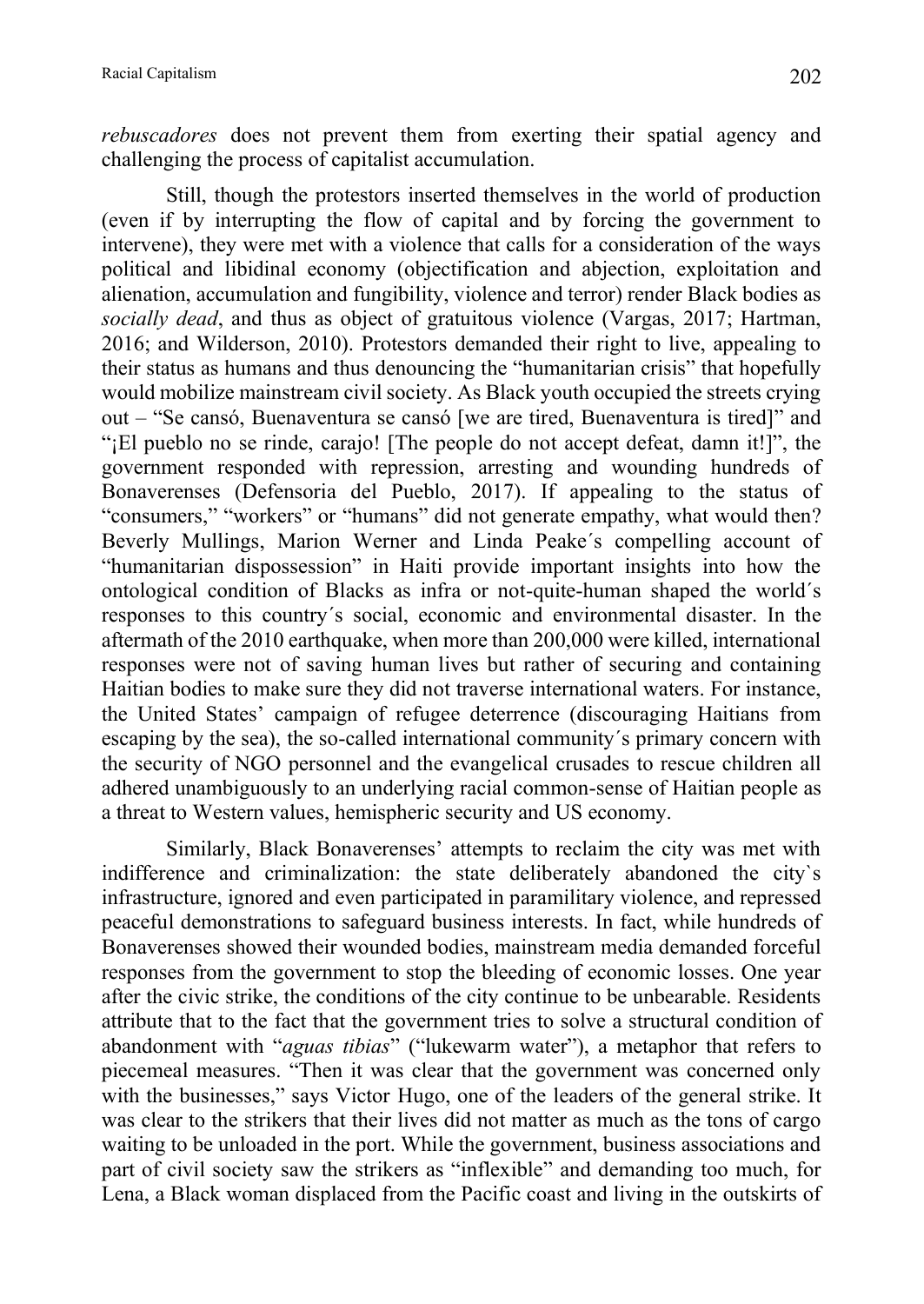Cali, "the problem is that people are treating us as a poor little thing. No, the Pacific doesn´t need your hand. The Pacific needs that you take your foot out of its head. [*El Pacífico no necesita que le regale una mano. El Pacífico necesita que se le quite el pie de la cabeza*]."

To be fair, there has been some slow change in the way the state has treated Buenaventura. After the 2017 general strike, the government finally delivered a fund to support some infrastructure projects to ensure a regular supply of potable water and electricity, two basic utilities any major Colombian city enjoys but not Buenaventura. The fear, residents express, is that this will be just another urban development project that benefits the port at the expense of the residents of the city. In a public event to assess the government plans, Victor Hugo rhetorically asked "how does the country treat the territory that produces millions in revenue every year?" He denounced the persistence of "normalized violence" in the lack of access to potable water, constant interruption in electricity, ill-equipped public schools, widespread unemployment and lack of a "real" public hospital. "For whom and for what is the city?," he asked. His question remains unanswered. Buenaventura continues to be a dystopic geography of antiblackness while it is also praised as Colombia's gateway to the future.

#### **Conclusion**

The loaded ships that touch the shores of Buenaventura enable global flow of goods and reassert the place of the city in the world economy. Throughout its history, Buenaventura has served as a strategic site for the circulation of capital. During the colonial period, it was the entry-port for the Spanish conquest of the Pacific coast. At the beginning of the 19th century, it was offered by the new nation as a free port zone for English goods in exchange for England's recognition of Colombia's independence. Throughout the 20th century, it was the country's main port in advancing its ambition to play a more prominent role in the global economy. Now with the Pacific Alliance, it is imagined as the Colombian passport to the future. Under this multi-trillion-dollar trade bloc, the city enters the world stage as a strategic geopolitical site for regional integration; even more now with global uncertainties generated by the United States' protectionist trade policies and the rapidly shifting balance of power and economic integration in troubling Latin America. Will Colombia´s emergence as a global player bring changes in the structural conditions of Black people in places like Buenaventura? Racialized accumulation and humanitarian dispossession indicate that eviscerating Black lives is a condition of possibility for capital´s profitability, which the Pacific Alliance promises to deliver. Likewise, the always-present ontological violence of antiblackness is pronounced in the foundational and socially accepted disregard for Black lives in the Colombian nation.

In any case, the "promising" future of Black Buenaventura seems to be a stubborn repetition of its past and its present. It is a Black *zone of nonbeing* in which colonial conditions are reinforced through day-to-day subjugation in precarious jobs,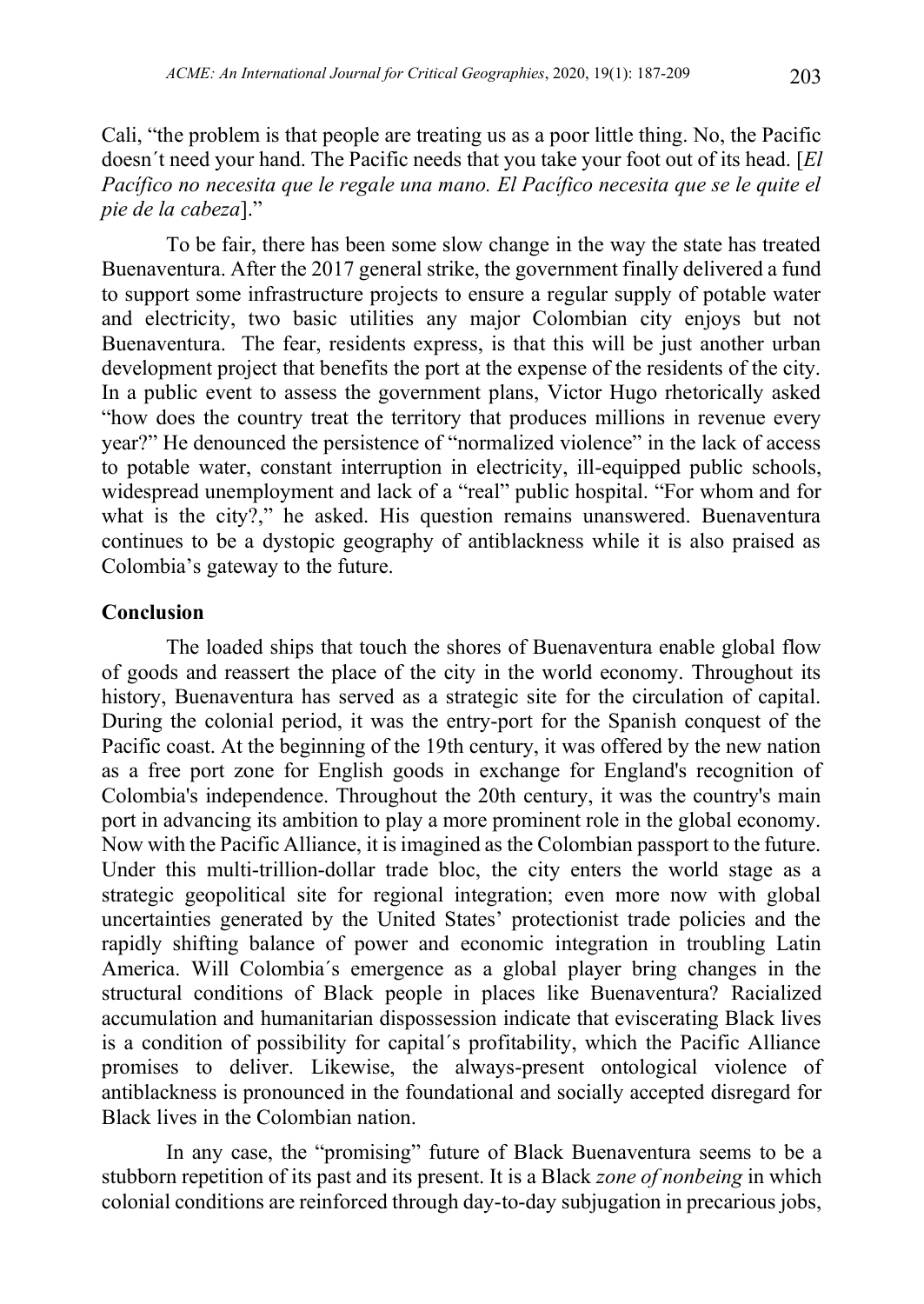lack of sanitation and public health, homicidal violence, poverty, infra-structural abandonment and so on. To be inclusive, the utopic project that then-president Juan Manuel Santos envisioned as a watershed moment in which "the history of the Pacific is split into two, a region for so long forgotten, an ocean to which we have for centuries turned our back (El País, 2014)", would require more than more ships in the waterways of the transpacific trade.

Black Buenaventura has forcefully responded to this challenge. During the civic strike that shutdown the city in 2017 protestors refused to accept a fatalist view of Blackness and asserted their spatial agency by disrupting the city's colonial order. What remains to be seen is if the compromise of the leaders of the Civic Strike to stop the demonstrations and participate in electoral politics (in fact one of the community organizers has been elected for a four-year term as the mayor of Buenaventura), will challenge the living conditions of Bonaverenses. The fact that several leaders of the Paro Civico have received death threats and some have been killed, seems to suggest the macabre reiteration of Buenaventura as a Fanonian zone of nonbeing. Still, if the targeted assassination of Black activists – among them Don Temis, a vocal opponent of port development projects in Black territories – reveals the city's necropolitical order, it also indicates a determination to fight for their right to live a livable life. Thus, while we denounce Black evisceration, we join the voices of Black activists to reaffirming the commitment to keep the struggle alive: *El pueblo no se rinde carajo, La vida se respeta carajo! Por Buenaventura, carajo!* [The people do not surrender, damn it! Life should be respected, damn it! For Buenaventura, damn it!]

# **References**

- Acosta, Ivan Aeljandro Trujillo. 2014. Sobre las ventajas de la Alianza del Pacífico para Colombia. *Prolegómenos*, *17*(33):159-172.
- Alianza Pacifico. 2018. "¿Qué es la Alianza?" August 2, 2018. https://alianzapacifico.net/que-es-la-alianza/ (retrieved August 18, 2019).
- Alves, Jaime. A., and Vergara-Figueroa, Aurora. 2019. En la Sucursal del Cielo (In the Branch of Paradise): Geographies of Privilege and Black Social Suffering in Cali, Colombia. In Ollie Johnson & Kwame Dixon (Eds.), *Comparative Racial Politics in Latin America* (pp. 201-228). New York: Routledge.
- Alves, Jaime A. 2018. *The Anti-Black City: Police Terror and Black Urban Life in Brazil.* Minneapolis: The University of Minnesota Press.
- Asher, Kiran and Ojeda, Diana. 2009. Producing nature and making the state: Ordenamiento territorial in the Pacific lowlands of Colombia. *Geoforum*, *40*(3):292-302.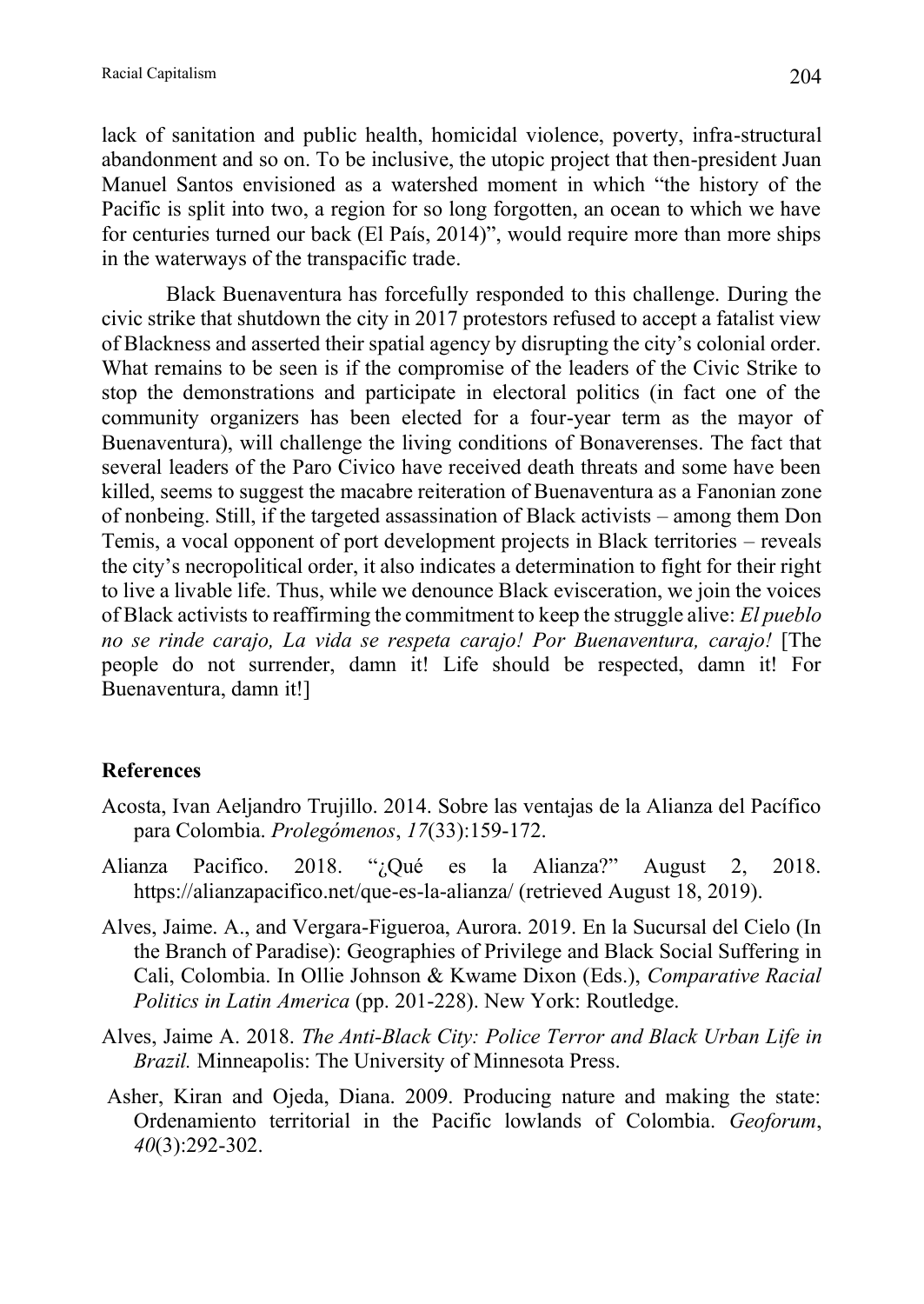- Aprile-Gniset, Jacques. 2002. Hábitats y Sociedades del Pacífico. Cali: Editorial Universidad Del Valle.
- Bernal, Carlos Andrés Arroyave. 2012. Eugenesia en Colombia: Una reflexion teorica desde lose studios sociales de la ciencia. *Medicina* 34(4): 354-362.
- Bonilla, Maria Elvira. 2014. Los Verdaderos Dueños de Buenaventura. *Las Dos Orillas*, Abril 21, 2014. https://www.las2orillas.co/los-multimillonarios-duenosdel-puerto-de-buenaventura/ (retrieved October 18, 2019).
- Cancillería de Colombia. 2014. Alianza del Pacífico ya está impactando positivamente a los ciudadanos de nuestras cuatro naciones: Presidente Santos. Feb 10, 2014. https://www.cancilleria.gov.co/newsroom/news/2014-02-10/8557 (retrieved August 18, 2019).
- Castro-Gómez, Santiago. 2007. ¿ Disciplinar o poblar? La intelectualidad colombiana frente a la biopolítica (1904-1934). *Nómadas* 26: 44-55.
- Caracol. 2017. La radiografía del desempleo en Buenaventura. *TV Caracol.* May 27, 217. https://noticias.caracoltv.com/cali/la-radiografia-del-desempleo-enbuenaventura-que-completa-diez-dias-de-paro-civico (retrieved Feb 20, 2019).
- CNMH. 2015. *Buenaventura: un Puerto sin Comunidad.* Bogotá: Centro Nacional de Memoria Histórica.
- Comite del Paro Civico. 2017. Comunicado Publico. May 20, 2017. https://choco.org/pronunciamiento-8-del-comite-del-paro-civico-buenaventura/ (retrieved January 10, 2019).
- Colombia Reports. 2018. Drug Trafficking in Colombia. May 27, 2018. https://colombiareports.com/drug-trafficking-in-colombia/ (retrieved January 10, 2019).
- Díaz Vargas, Álvaro Hernán. 2015. Buenaventura: Ciudad-puerto o puerto sin ciudad. PhD dissertation, Universidad Nacional de Colombia-Sede Bogotá.
- Dade, Carlo & Meacham, Carl. 2013. The Pacific Alliance: An example of lessons learned. *Bulletin of the Centre for Strategic and International Studies*–CSIS, Washington, DC.
- DANE. 2005. Análise Regional de los Principales Indicadores Sociodemográficos de la Comunidad Afrocolombiana y Indígena. *Census 2005.*  https://www.dane.gov.co/files/censo2005/etnia/sys/Afro\_indicadores\_sociodem ograficos censo2005.pdf (retrieved January 10, 2019).
- Defensoria del Pueblo. 2017. Informe del Paro Civico. July 10, 2017. http://www.defensoria.gov.co/public/pdf/INFORME-PARO-CIVICO-BUENAVENTURA\_v2.pdf (retrieved January 20, 2019).
- Dinero. 2013. Buenaventura, la capital de la Alianza Pacífico. June 6, 2013.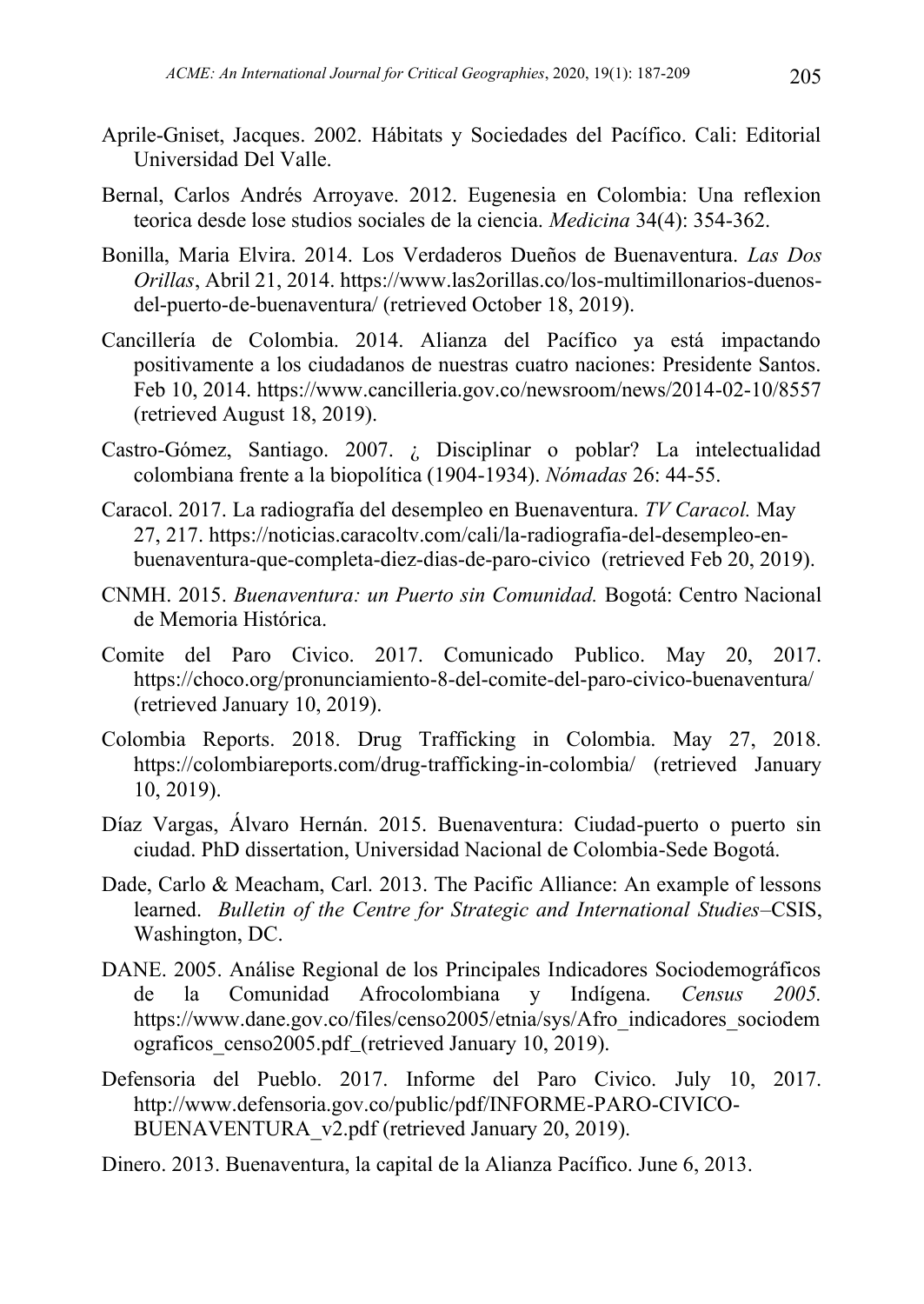- https://www.dinero.com/pais/articulo/buenaventura-capital-alianzapacifico/178796 (retrieved January 20, 2019).
- El País. 2014. La Alianza del Pacífico elimina los aranceles para el 92% de los productos. Feb 10, 2014. https://elpais.com/internacional/2014/02/11/actualidad/1392076207\_510966.ht ml (retrieved January 10, 2019).
- El País. 2018. Comercio exterior tuvo un repunte por Buenaventura en 2017. January 29, 2018.https://www.elpais.com.co/economia/comercio-exterior-tuvoun-repunte-por-buenaventura-en-2017.html (retrieved January 10, 2019).
- El País. 2018. Buenaventura sigue disminuyendo cifras de criminalidad. March 30. 2018. https://www.elpais.com.co/judicial/buenaventura-sigue-disminuyendocifras-de-criminalidad.html (retrieved April 15, 2018).
- El País. 2018. Caos en Buenaventura. June 10, 2018. https://www.elpais.com.co/judicial/caos-en-buenaventura-disparos-saqueosenfrentamientos-y-toque-de-queda.html (retrieved Feb 16, 2019).
- El País. 2017. Las cifras de la crisis en Buenaventura. May 22, 2017. http://www.elpais.com.co/valle/las-cifras-de-la-crisis-en-buenaventura-elprincipal-puerto-sobre-el-Pacifico.html. (retrieved Feb 16, 2019).
- El País. 2017. Buenaventura no se rinde. May 22, 2017. https://www.elpais.com.co/judicial/buenaventura-no-se-rinde-corearon-milesde-personas.html\_(retrieved Feb 16, 2019).
- El Tiempo. 1992. Listo Plan Pacifico. Abril 23, 1992. http://www.eltiempo.com/archivo/documento/MAM-106018 (retrieved January 10, 2019).
- Fanon, Fanon. 1969. *The Wretched of the Earth.* Translated by Constance Farrington. New York: Penguin Books.
- Figueroa, José Javier Capera & Ismael Cáceres-Correa. 2015. Racialización y estratificación social: violencia, despojo y hambruna. El caso de Buenaventura, Colombia. *Revista nuestrAmérica* 3 (6): 11-17.
- Foucault, Michael. 1990. The History of Sexuality: An Introduction, volume I*. Trans. Robert Hurley. New York: Vintage.*
- Gilmore, Ruth Wilson. 2007. *Golden gulag: Prisons, surplus, crisis, and opposition in globalizing California*. San Franciosco: Univ of California Press.
- Gill, Stephen. 2017. Colombian Government reach agreement to end strike*. Colombia Reports*. https://colombiareports.com/colombias-government-reachagreement-end-strike-largest-port-city/ (retrieved January 10, 2019).
- Hartman, Saidiya. 2016. The Belly of the World: A Note on Black Women's Labors. Souls, 18(1): 166-173.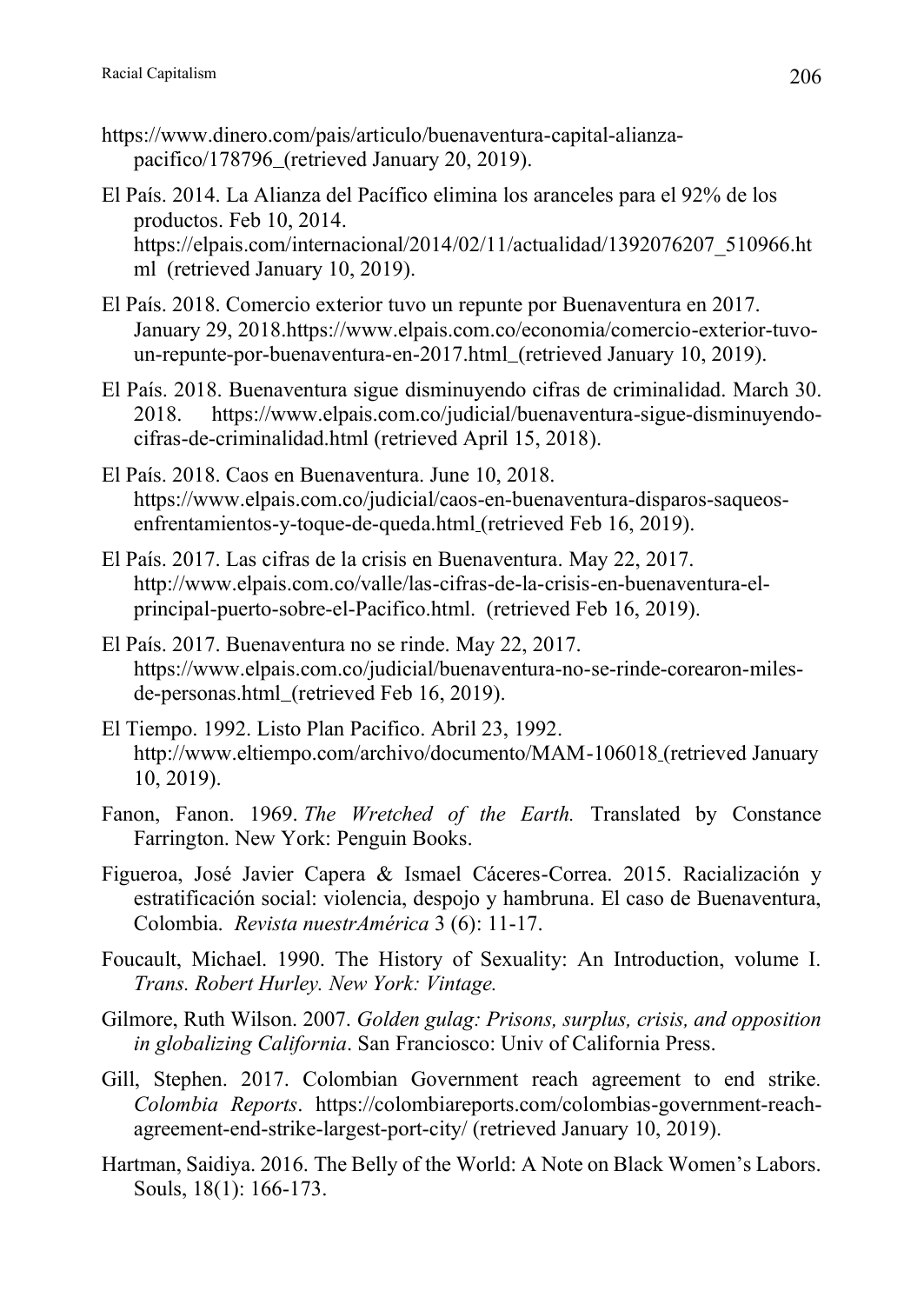- Harrison, Faye. 2018. From Standing Rock to flint and beyond: resisting neoliberal assaults on indigenous, maroon, and other sites of racially subjected community sustainability in the Americas. *ABYA-YALA: Revista sobre acesso á justiça e direitos nas Américas*, *2*(1):70-89.
- Human Right Watch. 2014. The Crisis in Buenaventura Disappearances, Dismemberment, and Displacement in Colombia's Main Pacific Port, *Executive Report Human Rights Watch, Washington.*
- Hong, Grace. 2012. Existentially surplus: Women of color feminism and the new crises of capitalism. *GLQ: A Journal of Lesbian and Gay Studies*, *18*(1): 87-106.
- Jaichand, Vinodh & Andrade, Alexandre Sampaio. 2013. Dam and be damned: the adverse impacts of Belo Monte on indigenous peoples in Brazil. *Human Rights Quarterly* (35): 408-422.
- Jung, Moon-Kie. 2019. The Enslaved, the Worker, and Du Bois's Black Reconstruction: Toward an Underdiscipline of Antisociology. *Sociology of Race and Ethnicity* 5(2): 157-168.
- Jiménez Pérez, Nayibe & Delgado Moreno, Wilson. 2008. La política pública de privatización del sector portuario y su impacto en la organización del trabajo en el puerto de Buenaventura. *Pensamiento & Gestión* 25: 178-213.
- La República. 2010. Buenaventura una década en desarrollo. August 18, 2010. https://issuu.com/diario\_larepublica/docs/1buenaventura20100820\_\_(retrieved January 10, 2019).
- Lozano, Betty Ruth. 2016. Asesinato de Mujeres y Acumulacion Global. Sep 10, 2016.http://observatoriofeminicidioscolombia.org.pdf (retrieved October 12, 2019).
- Loperena, Christopher. 2017. Settler violence?: race and emergent frontiers of progress in Honduras. *American Quarterly*, *69*(4): 801-807.
- McIntyre, Michael & Nast, Heidi. 2011. Bio (necro) polis: Marx, surplus populations, and the spatial dialectics of reproduction and "race." *Antipode* 43 (5): 1465-1488.
- Mbembe, Achille. 2001. *On the Postcolony*. Berkeley: University of California Press.
- Mullings, Beverley; Marion Werner & Linda Peake. 2010. Fear and Loathing in Haiti: Race and Politics of Humanitarian Dispossession. *ACME: An International E-Journal for Critical Geographies* 9(3): 282-300.
- Noticias Caracol. 2017. La Radiografia del Desempleo en Buenaventura. Available at https://noticias.caracoltv.com/cali/la-radiografia-del-desempleo-enbuenaventura-que-completa-diez-dias-de-paro-civico (retrieved October 10, 2019).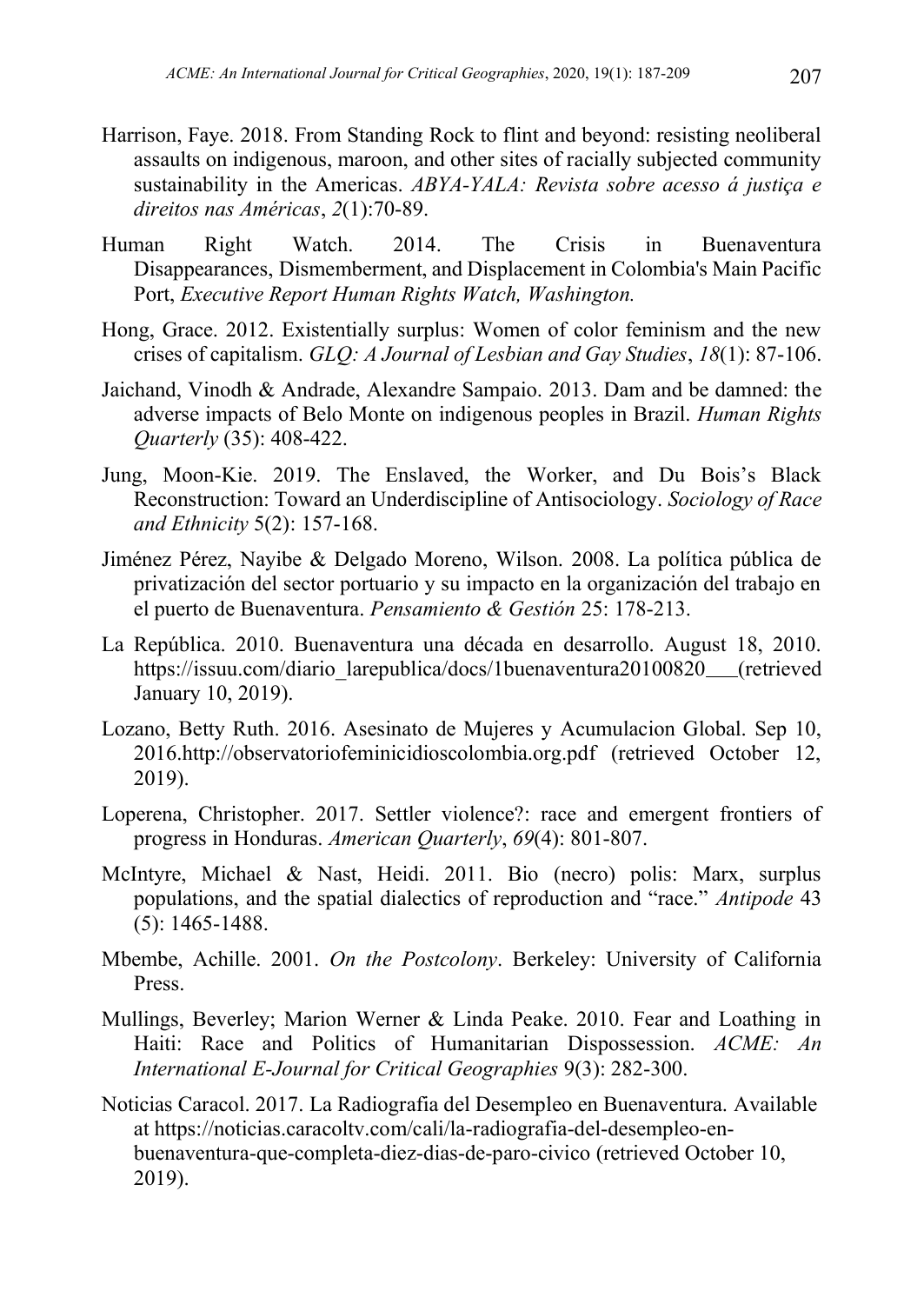- Nicholls, Kelly & Sánchez-Garzoli, Gimena. 2011. Buenaventura, Colombia: Where Free Trade Meets Mass Graves. *NACLA Report*, August 16, 2011 https://nacla.org/article/buenaventura-colombia-where-free-trade-meets-massgraves (retrieved February 20, 2019).
- Oslender, Ulrich. 2007. Violence in development: the logic of forced displacement on Colombia's Pacific coast. *Development in Practice*, *17*(6): 752-764.
- Oslender, Ulrich. 2008a. Another history of violence: the production of "geographies of terror" in Colombia's Pacific coast region. *Latin American Perspectives*, *35*(5): 77-102.
- Pérez-Valbuena, Gerson Javier. 2008. Historia, geografía y puerto como determinantes de la situación social de Buenaventura. In Joaquín Viloria De la Hoz (Ed.), *Economías del Pacifico Colombiano (*pp.55-85). Cartagena: Banco de la República.
- Peru Reports. 2018. Mila: Mercado Integrado Latino Americano. Available at https://perureports.com/latin-american-integrated-market-mila/ (retrieved Feb 12, 2019).
- Portal Portuário. 2018. Sociedad Portuária mobiliza 15 millones de toneladas en 2017. January 19, 2018. https://portalportuario.cl/colombia-sociedad-portuariabuenaventura-moviliza-159-millones-toneladas-2017/ retrieved Feb 12, 2019).
- Pulido, Laura. 2016. Flint, Environmental Racism, and Racial Capitalism, Capitalism Nature Socialism, 27(3): 1-16.
- Quiñonez, Santiago Arboleda. 2016. Plan Colombia: descivilización, genocidio, etnocidio y destierro afrocolombiano. *Nómadas*, (45): 75-89.
- Ramírez Torres, Danny. 2017. *Feminicidios en las economías criminales de Buenaventura: Una perspectiva desde el Territorio y las relaciones de Género*. Bogota: P.hD Dissertation, Universidad Nacional de Colombia.
- Robinson, Cedric. 2000. *Black Marxism: The Making of the Black Radical Tradition*. Chapel Hill: University of North Carolina.
- Rodgers, Dennis & Bruce O'Neill. 2015. Infrastructural violence: Introduction to the special issue. *Ethnography* 13 (4): 401-412.
- Rodríguez, Enrique., & Sánchez, Jose. 2011. Imagen de región y procesos de construcción de ciudad en el Pacífico colombiano: los casos de Buenaventura y Tumaco. *Sociedad y Economía*, (2): 49-71.
- Reuters. 2017. Colombia protest holding back cargo from Buenaventura port. May 24, 217. https://uk.reuters.com/article/uk-colombia-strike/colombia-protestholding-back-cargo-from-buenaventura-port-idUKKBN18K272 (retrieved Feb 12, 2019).